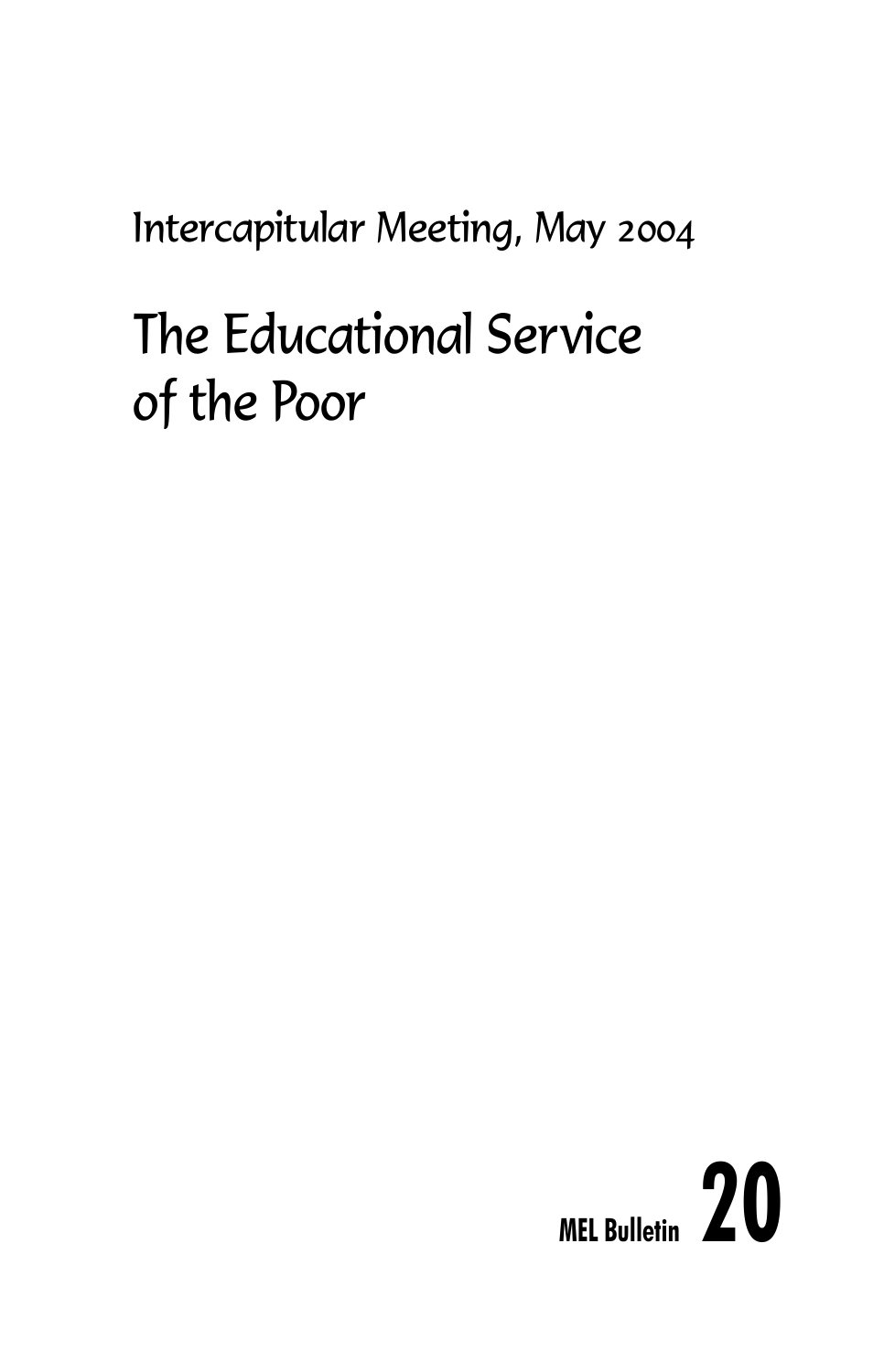Brothers of the Christian Schools Via Aurelia 476 00165 Rome, Italy

July 2005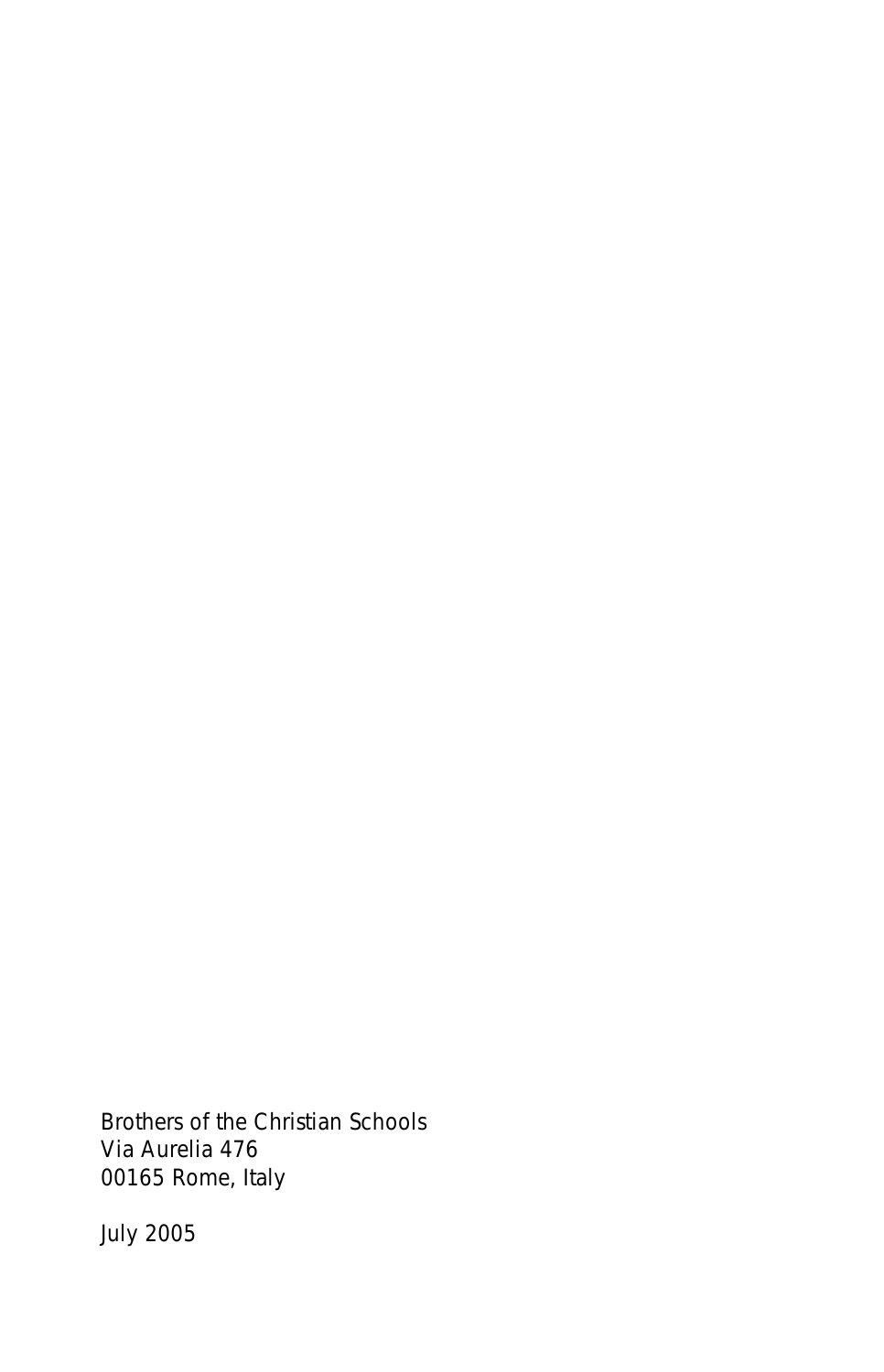You are opening here a new MEL booklet which, as well as being an echo of an event (the Inter-Capitular Meeting of May 2004), offers you a description and analysis of the expressions and new or renewed forms of the Educational Service of the Poor across the Lasallian Educational Service of today.

Invited by the Br. Superior and his Council, all the Regional Coordinators, Visitors, Auxiliary-Visitors, Presidents and Delegates, were at the Mother House in Rome in May 2004 for what is called an inter-capitular meeting. Four years after the General Chapter which had as its theme precisely *Associated for the Educational Service of the Poor*, it was necessary to take stock in this area and to give some new impetus. How had the Regions and the Districts, in their diversity, responded to Proposition 12 of the General Chapter which had asked them *to measure the degree of contribution of the works of the Districts to the educational service of the poor*, and *to draw up a plan of action (…)?*

This booklet will allow you to become aware of the main parts of the excellent and eloquent contributions which were made at this meeting. It will allow you to distance yourself a little for a time from your local educational mission in order to look with a greater air of detachment at the map of your Lasallian Region and that of the Institute. You will then see that the conviction and energy which you put into your educational mission or the interest which you show in your mission is widely shared and gives rise to new initiatives and a more determined commitment among numerous Lasallian educators across the world. It is good that we should in our minds the map of our District and that of the Institute, which shows us the diversity of the "works" being engaged in, different and complementary aspects of the one educational mission. There we can distinguish the tendencies and emphasis of recent years, the strengths and resources, the paths still open…

You will read the invitations and exhortations, such as those of Br. Alvaro, Superior General. You will read descriptions of projects by Regional Coordinators or Visitors. You will also read the analy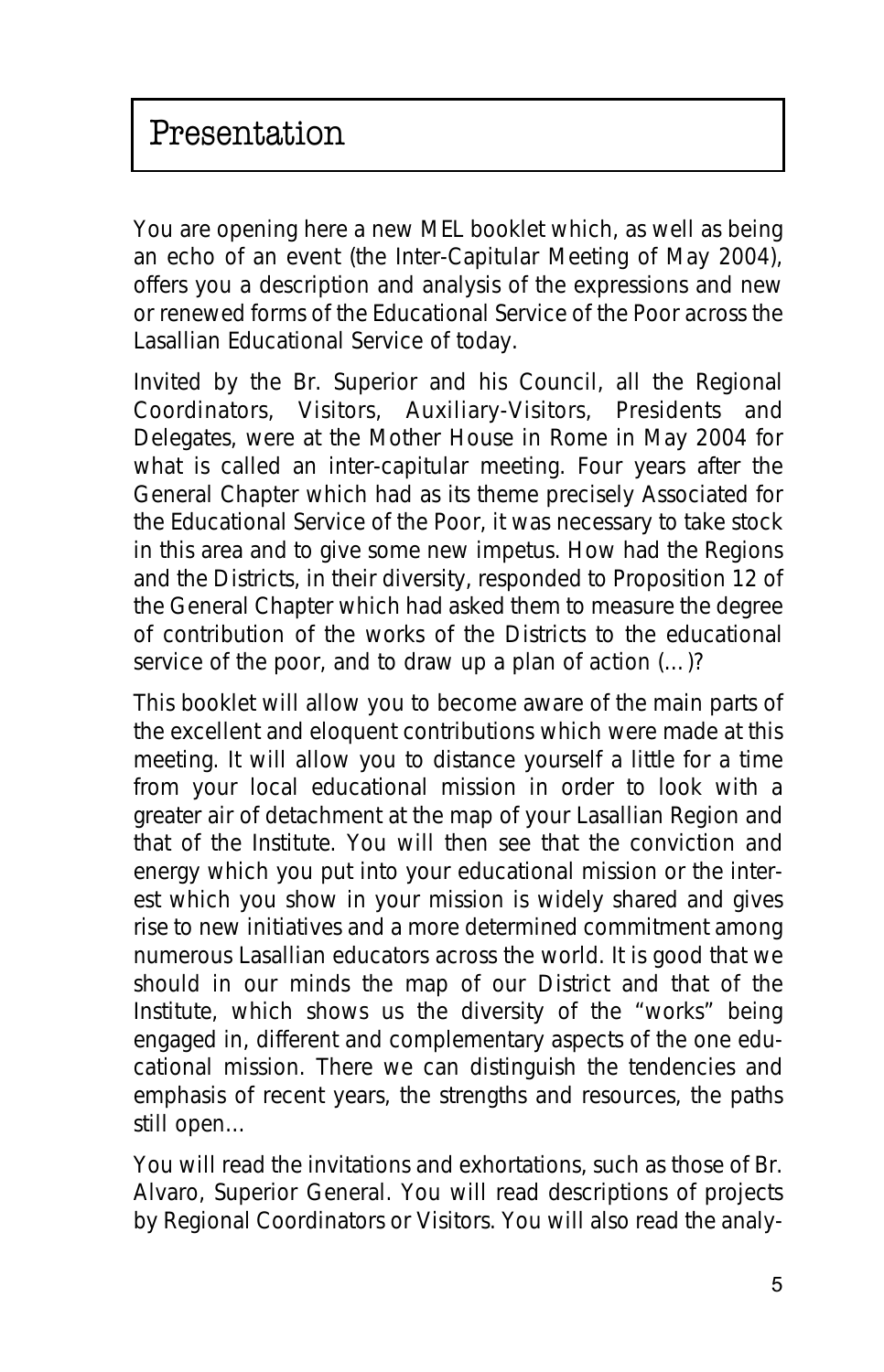sis and commentaries suggested by these projects, followed by some forecasts and lines of action proposed by Br. Nicolas Capelle, Secretary for the Education Mission.

In reading the projects carried out or still going on, you will see that to follow up the propositions of the General Chapter, the Districts have followed the path of realism: analysis of needs, assessment of our strengths, initiatives which can be evaluated. These new achievements or these reforms of older programs already tried out, make us understand the different directions taken in the Lasallian world, between innovation and creation on the one hand and revision and transformation on the other hand. This shows that in our family, the call to educational service of the poor is addressed to everyone and that, whatever our commitment today, we can all do more and do it better.

You will meet the protagonists in the Lasallian Educational Mission: Brothers and lay Lasallians, young volunteers and adults associated in varying degrees in and for the Mission.

You will go from country to country, visiting the most varied centres: from a university to a training centre for indigenous Australians, passing through primary and secondary schools, establishments with a long experience and very daring initiatives for the improvement of the conditions of women (India), the Boys Towns and hostels for the socially excluded as well as discrect service in multi-religious societies. These reports also conjure up what is at first sight less spectacular and less moving, but just as necessary for our overall progress: programs for justice and peace and efforts to give financial support in so many countries where education is not subsidised. In reading the texts or reading between the lines, you will perceive the concern for making God known in countries where that is possible, or elsewhere, to be His loving face.

You will surely be both moved at seeing so much generosity and justifiably proud of belonging to this Lasallian family. And in your heart you will hear again the call of the 43<sup>rd</sup> General Chapter and above all of the young and of the sons and daughters *"of the artisans and the poor"* of today.

There is no doubt that what has been achieved in these recent years and earlier has been achieved in the movement of the Spirit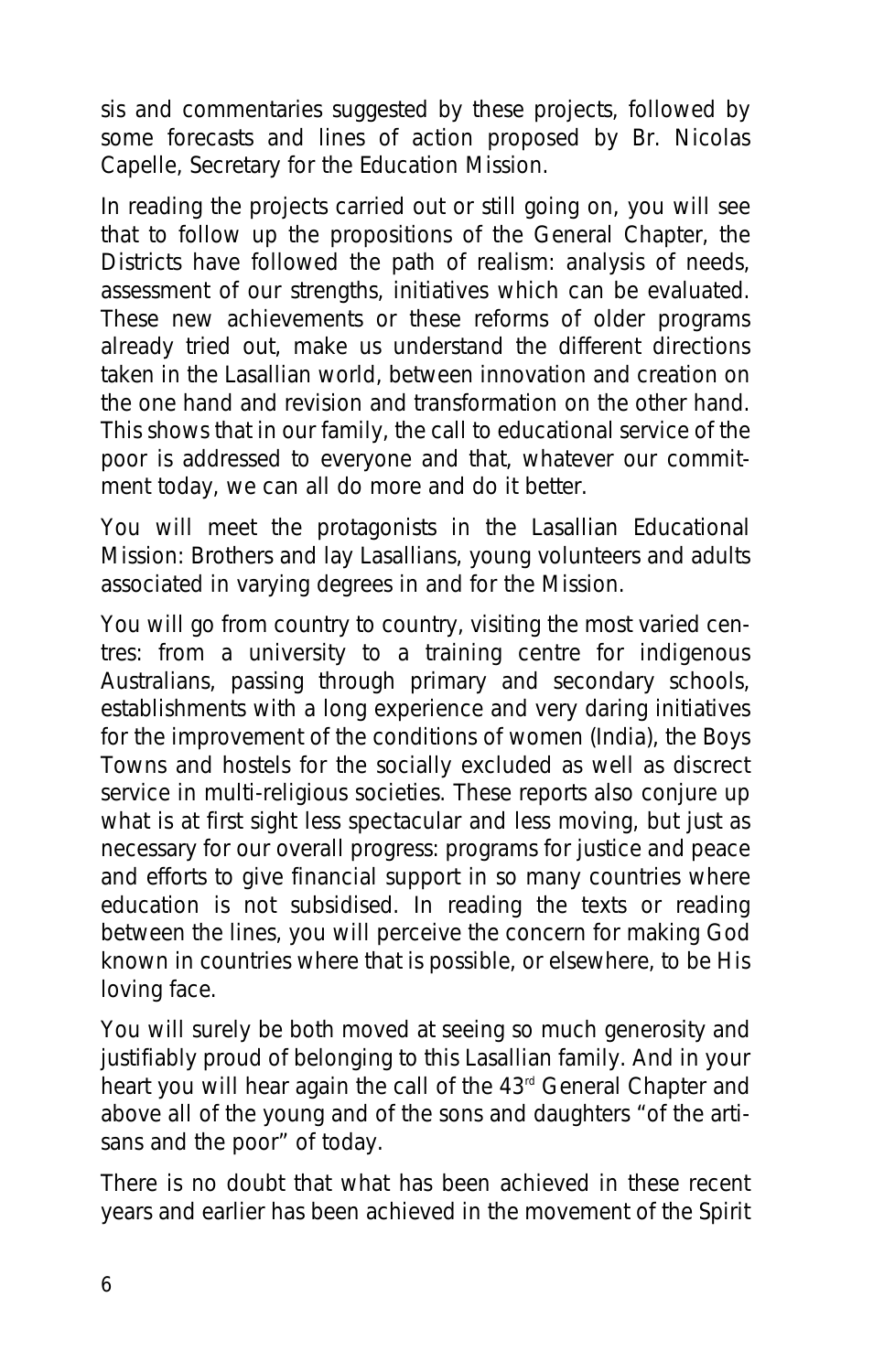who inspires, accompanies, accomplishes and brings to fruition… May this same Spirit make us sensitive to the numerous calls to serve, so that together we may still be *"instruments of salvation for children and the young, especially for those who are farthest removed from it"*.

> Br. Claude Reinhardt, FSC *General Councillor*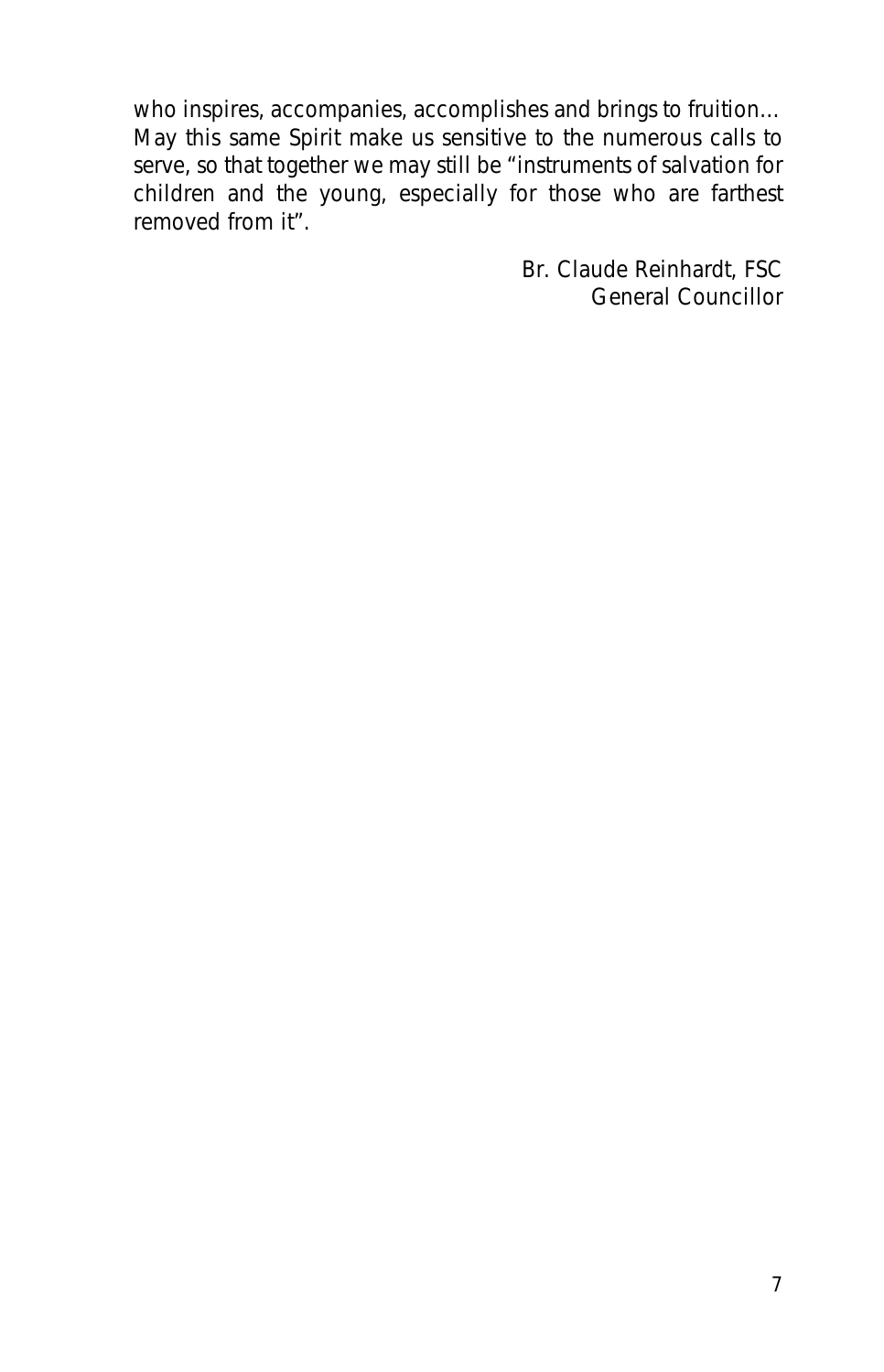## Intercapitular Meeting, May 2004

First of all, Brothers, welcome to this house, which is your house, the common house which unites the Brothers, who come from all over the world, in the same dreams, hopes, challenges, concerns and fears. Thank you for having accepted the invitation to leave your local, everyday reality for a few days in order to open yourself to the international reality of the Institute and together to look for the ways that will allow us to continue being instruments of salvation for children and the young, especially for those who are far from it.

I am especially grateful to the Government Commission and to the team of Brothers who have prepared for our meeting with such dedication and effectiveness.

With this meeting we begin again the tradition, which was interrupted when the period of government was reduced to seven years, of intercapitular meetings and it seems to me that we ought to keep this practice, as it allows us to have a vision of the Institute in its totality and to give renewed momentum to setting in motion the Chapter propositions in a globalized world that changes rapidly and where local urgencies sometimes drown out the most important perspectives and priorities that should guide our leadership ministry.

I had the opportunity in 1981 to participate in the last Intercapitular meeting just a few weeks after I was appointed Auxiliary Visitor of Central America and I have a fond memory of a meeting which allowed me to know the Institute better and to begin my ministry with a wealth of knowledge and a broader perspective. Furthermore, since we have no pressure on us to approve propositions we can devote more time to a discernment both unhurried and without tension which will surely allow us to be more open to the inspiration of the Spirit to live our lives as Brothers more authentically and to give new energy to the Lasallian mission which today we share with the laity.

Our meeting is a concrete response to Proposition 12 of our last General Chapter, which had as its purpose to move forward in educational service of the poor and which asked each District,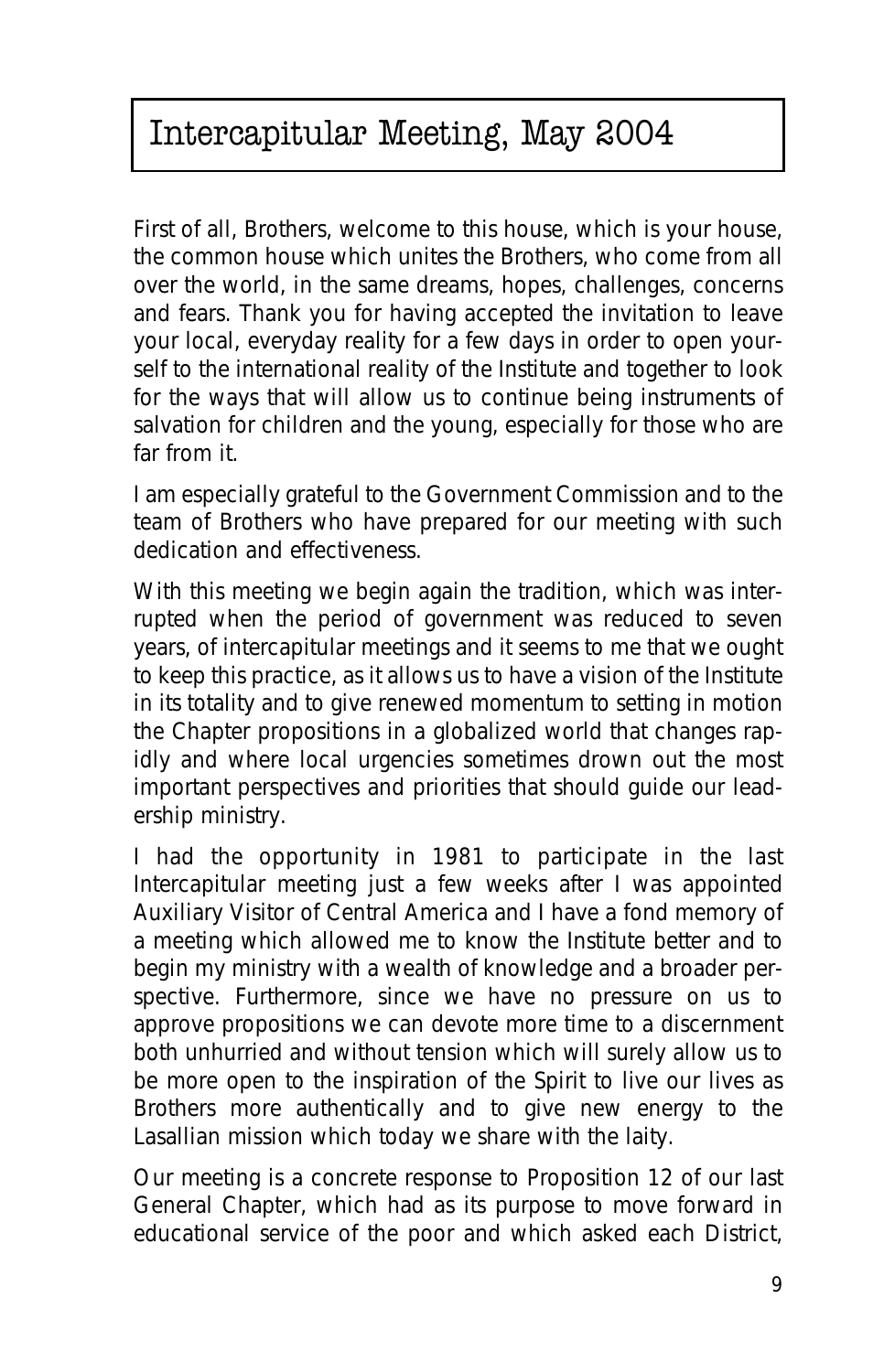Sub-District and Delegation to evaluate the degree to which its ministries have drawn up a plan of action with the participation of Lasallian Associates. We are here to reflect on and to share what we have done in this regard and above all to gather new strength so that, as the *Rule* asks, *direct service of the poor becomes more and more an effective priority (40a)*. Along with this central theme we will touch on other points of great importance for the future of our Institute.

The note sent by Brother Michel Sauvage to the Chapter of 2000 was preceded by a text from a book by Gabriel Ringlet, entitled *The Gospel of a liberal thinker, Could God be a lay person?*, which goes like this:

*If Christianity has a future, it will be none other than a vagabond future and the rediscovery of that which some theologians call "the essence of Exodus" because in the present, even more than in the past, the central issue is to leave Egypt and to pass through the Red Sea, to encounter foreign people, to invent, to innovate, and to go forward without baggage along an unknown road in search of something which is possible and new.*

Since the end of the Chapter of 2000, many of us, with renewed faith in our vocation and in our mission, have set out on the road, advancing, inventing, innovating along roads not known before. We have embraced the Lasallian dream of Association to respond together, Brothers and laity, to the educational urgencies of our time. We value this integral core as the place where the identity of the Brother and the lay Lasallian are built. We have embraced the commitment to work in the promotion of the vocation of the Brother and of the laity. And we have searched for new ways to structure the network of ministries and Lasallian communities in different regions of the world. Institute Bulletin 248, on educational innovations, presents us with a marvelous panorama of what has been lived and done in recent years.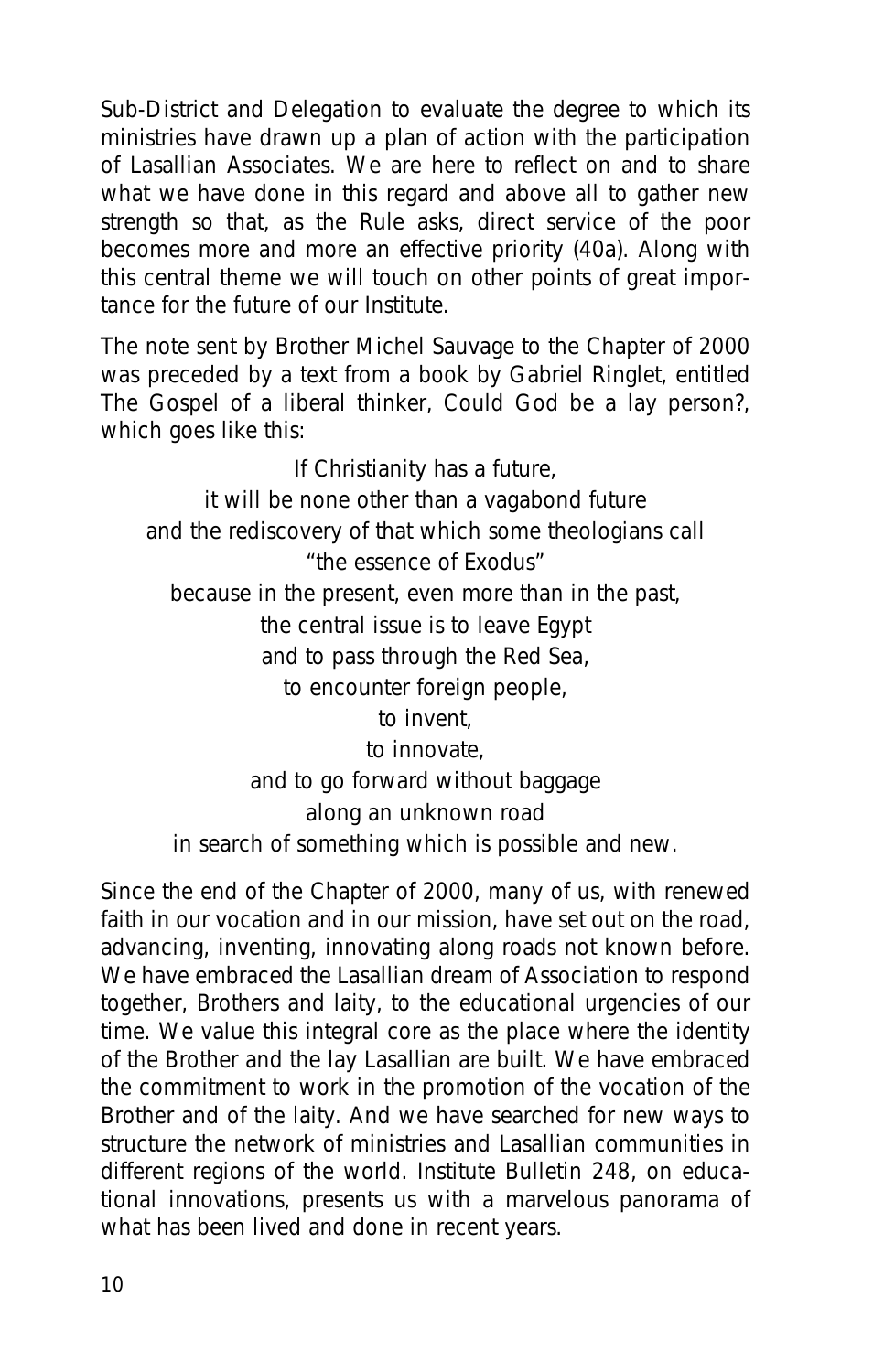For many of us, this impassioned search in today's world has meant also a rediscovery of the Exodus, of the passing from a known land that we had to leave behind in order to sail towards a shore that we were not familiar with. Like the disciples of Jesus, without realizing it, we've found ourselves in the midst of the sea. rowing against the wind and the tide, following the invitation of Jesus, rowing far out to discover another land. Leaving behind the shore of security and what is known has never been easy and perhaps more than once we have questioned if we are really going forward or falling backward, having been stripped of everything, in the most radical ontological poverty.

## 1. The Exodus experience in our origins.

The Exodus experience that Ringlet identifies as the essence of Christianity, also characterizes the life journey of Canon John Baptist de La Salle, who left behind a known land to go forward with the first teachers, towards a new shore in 1682.

Brother Luke Salm describes for us what this change from his paternal house to the Rue Neuve meant for the Founder, the house on the Rue Neuve being the true birthplace of our Institute and the beginning of our first community: *For John Baptist de La Salle, this move meant more than a change of residence. He was in fact leaving behind once and for all the comfortable world in which he had grown up to become part of the world of the poor. It is difficult for a modern reader to realize the repugnance felt by this sensitive and delicately brought-up priest when he first experienced the cramped quarters, the sounds and the smells of a quite different social milieu. The coarse food especially brought him to the point of physical nausea, which he was able to overcome only by going without food altogether for days at a time. But once committed, there was no turning back (The Work is Yours, page 37)*.

This text invites us to think about from where we serve poor children today. Do we do it from their own world, or from a world of privilege and comfort? The new experiences that we are living today, thanks be to God, I think ought to bring us to a second chance for reviewing our lifestyle and to live our poverty more radically. As John Paul II reminded us in his Lenten message this year: *"Becoming" little ones and "welcoming" little ones are two*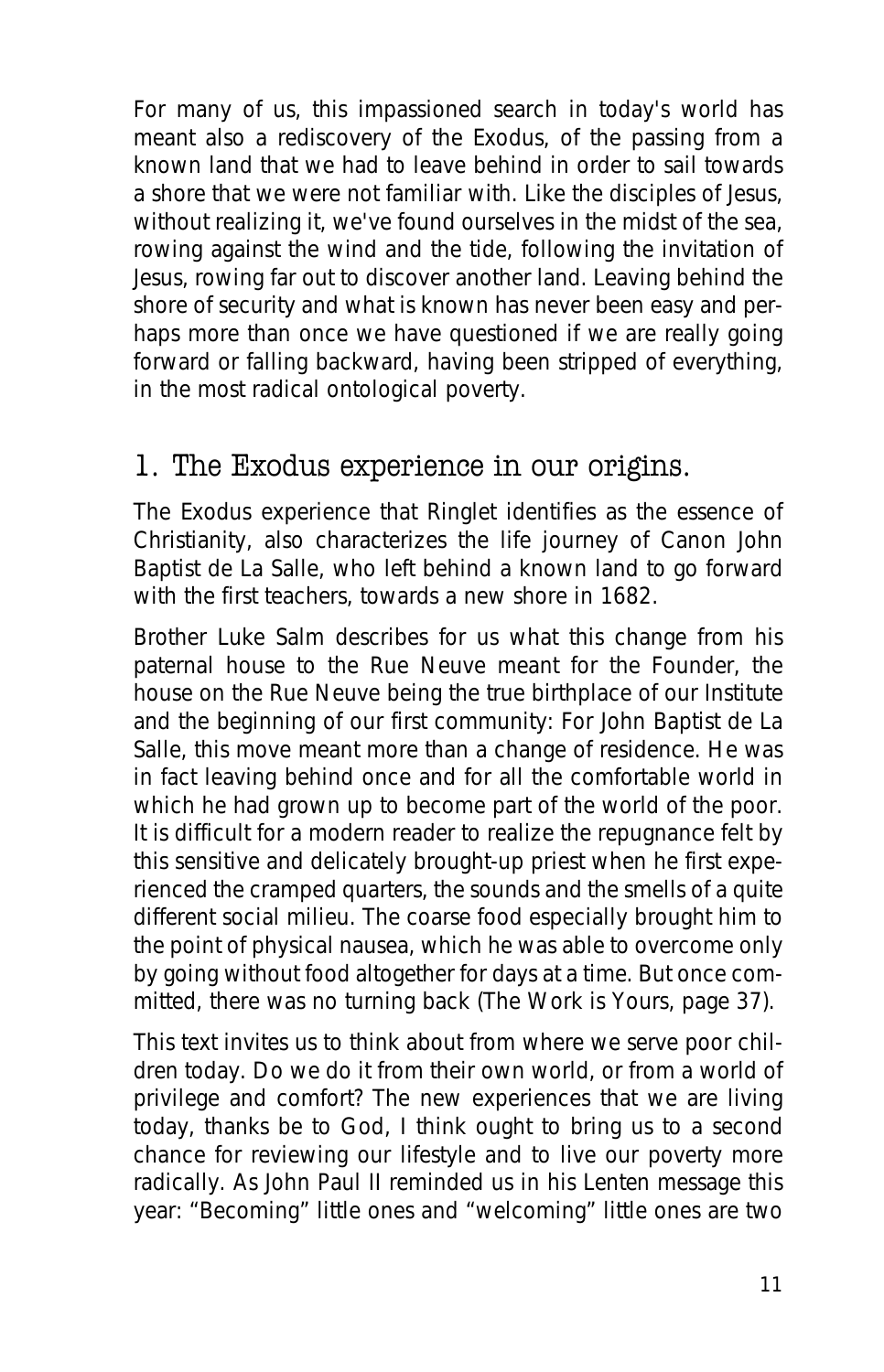*aspects of one, extraordinary teaching which the Lord renews to his disciples in our time. Only the one who makes himself "little" is able to welcome lovingly the "littlest" brothers and sisters* (2004 Lenten message). And this is what the Rule tells us: *The Brothers are convinced that if they were to fill their hearts with the goods of this earth, they would close themselves off from God and become as strangers to the poor* (32).

An Exodus experience deeper still was no doubt the move from Reims to Paris. The fears and the joys of a life in common, as well as the successes and failures in the professional and ministerial life in the Church in service of poor, young children, would now be the integral core of De La Salle's identity and that of his two associates. In the formula of consecration and association, known as the Heroic Vow, to achieve the establishment of the society of the Christian Schools, De La Salle, along with Nicolas Vuyart and Gabriel Drolin, express this common will and policy to advance together toward that new world along a road that had not been known before.

Perhaps our meeting today here in Rome in 2004 might come close to that same integral core that marked the identity and the mission of our origins. And that together in Rome our Assembly might carry on that Assembly-Retreat that associated De La Salle with the first Brothers, which culminated in consecration, associating with one another to take on, together and by association, the program of evangelization in favor of the poor, open to all the young people that God entrusted to them.

The Exodus dimension of that experience of the vows of 1694 can only be appreciated, broadly and accurately, in light of the written texts which came along many years later but which are linked to the liturgical days during which their Assembly was carried out. These are the *Meditations* that correspond to *Rogation Days, the Ascension, Pentecost and the Holy Trinity*.

– Let's begin with *Pentecost*. As the first disciples scattered and hid themselves in fear, we Brothers feel called by the Spirit to leave that shore of fear and weakness behind and to walk together as we proclaim the Gospel: *An amazing thing: that these men, up to then so earthly-minded that they could not grasp the sacred truths... were all at once enlightened... (Meditation 43.3).*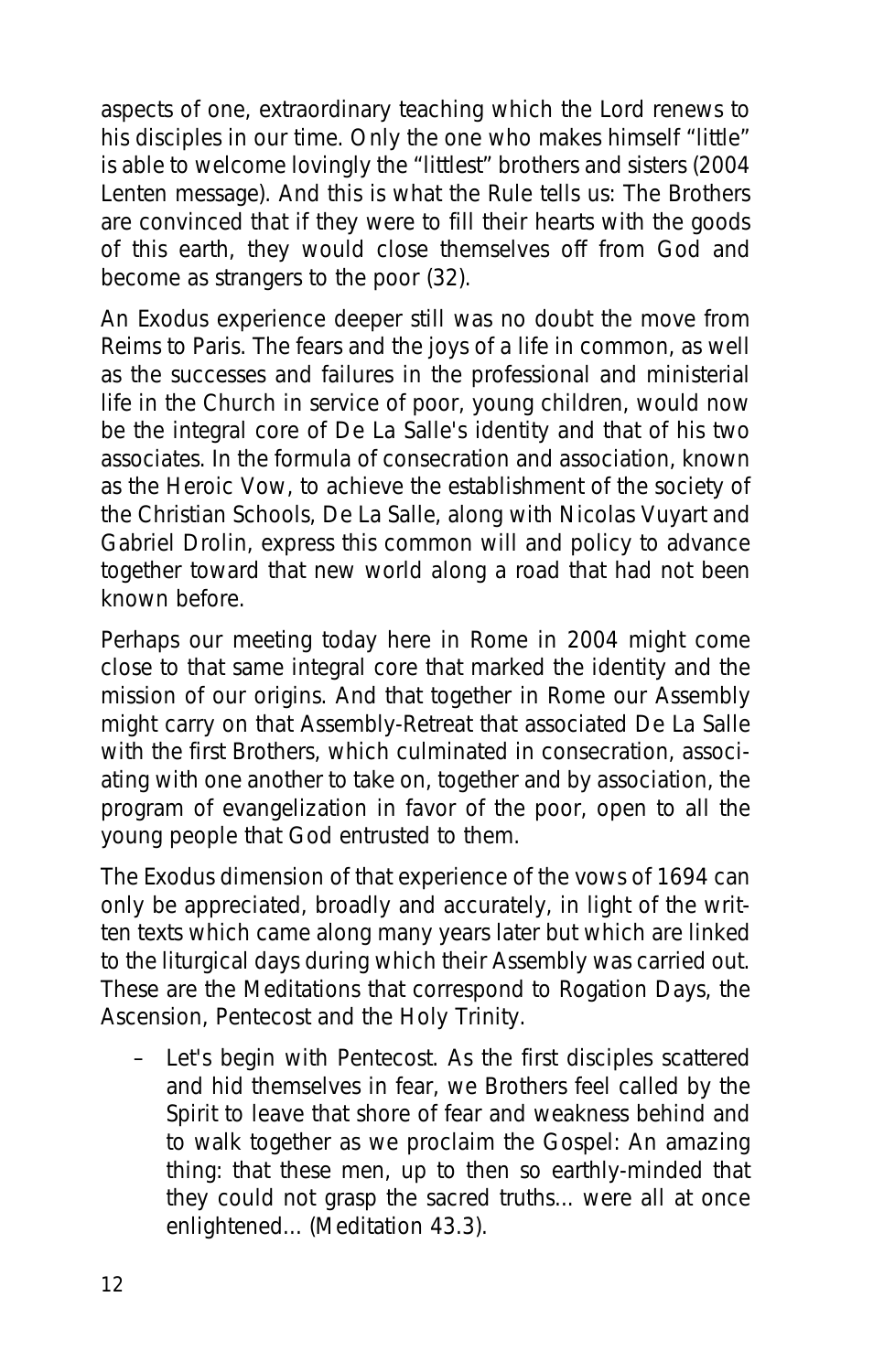- That Exodus experience is re-lived in the prayers for the Rogation days, renewed each day, in which we associate ourselves with the passion that God has for the *abandoned and the orphans* (Cf. Meditation 37). We are God's ministers, ignited by the passion for his saving plan and his compassion for children who are poor and abandoned.
- That experience is also characterized by Christ's passion for those whom God entrusted to him, and for whom he consecrated himself, even to the point of giving his life. Being one with Him in the heart of God will be the force that makes our ministry believable. (Cf. Meditation 39 for the Eve of the Ascension).
- The experience is also characterized by the experience of the Spirit which gives us the power to perform miracles, to touch hearts (Cf. Meditation 43).

This Exodus experience, enlightened by the liturgical texts of those days of the assembly and the retreat, culminated in consecration on the *Feast of the Holy Trinity*.

This was the mystical and apostolic integral core that characterized the Assembly of 1694.

## 2. The Intercapitular Meeting in light of our first community and the Assembly of 1694.

Today, even more than in the past, Ringlet reminds us that the central issue is *to leave Egypt and to pass through the Red Sea, to encounter foreign people*, in search of something which is *possible and new*.

– *To leave Egypt*, the Egypt of our security and certainty. To look with new eyes at the urgencies that children and the young are living on all continents. Children and young people with no school, no family, street children. Child soldiers. Abused children. Child workers with no technical training. Children and young people who have been displaced by war. Immigrant children and young people in countries where they are not welcome and where they are rejected. Our network of ministries has been invited to fight together for the rights of children. Our universities and our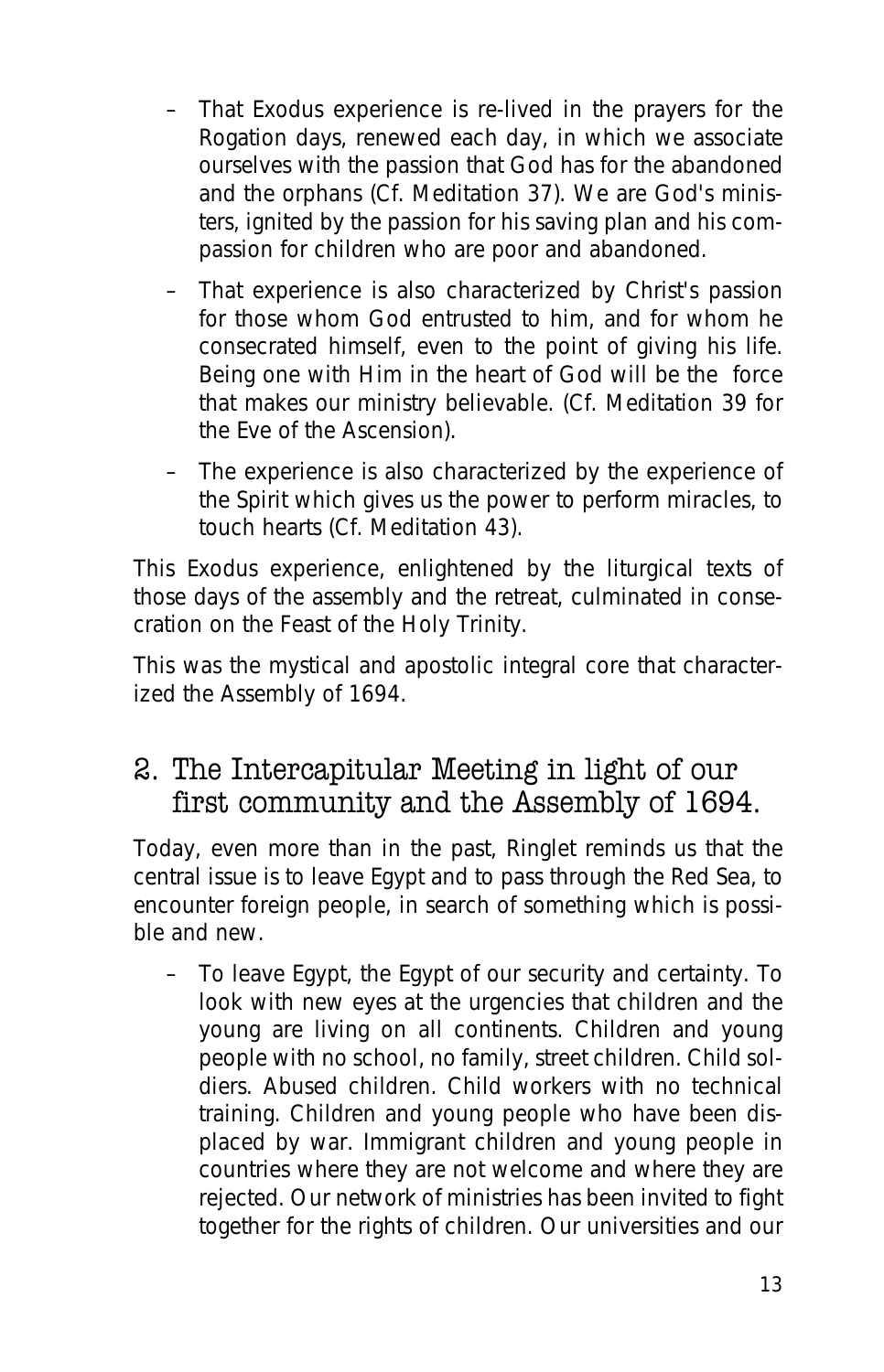formal and non-formal educational programs have this great challenge before them for the  $21<sup>st</sup>$  century.

- *To pass through the Red Sea* of our insecurity and uncertainty. From lifestyles that are secularized, dispassionate, disillusioned and consumeristic, that do not show to the world God's passion for the poor and the dispossessed of this earth. Insecurity for the decrease of financial resources. Insecurity in our community and professional life. Insecurity due to violence and war. For political and social situations that result in poverty for so many men and women, with entire families plunged into poverty.
- And, above all, an openness to encounter *foreign people*, in new places of educational service, with new people, opening our places to so many men and women who also find their central core among us in Saint John Baptist de La Salle.

## 3. The heart of our Meeting.

We will no doubt live this meeting in the fraternal joy that always characterizes our international gatherings. May that joy find its nourishment in that first central core of our history that was the consecration of those associated for mission in 1694.

But we do not want to keep on looking back at the past. Today, more than in the past, we need *to invent, to innovate and to go forward without baggage*.

- *To invent* new responses that match the social, economic and political changes for the people where we ourselves are, being attentive especially to children and young people who are excluded from the benefits of globalization both in rich countries and in poor countries.
- *To innovate* our structures for community and professional life shared with the laity. Chapter decisions on restructuring are not fulfilled only by the restructuring of Districts based on a decreasing number of Brothers or geographic advisability. Restructuring requires that it first be lived in the personal life of each Brother and each committed lay person. It is lived out in the restructuring of educational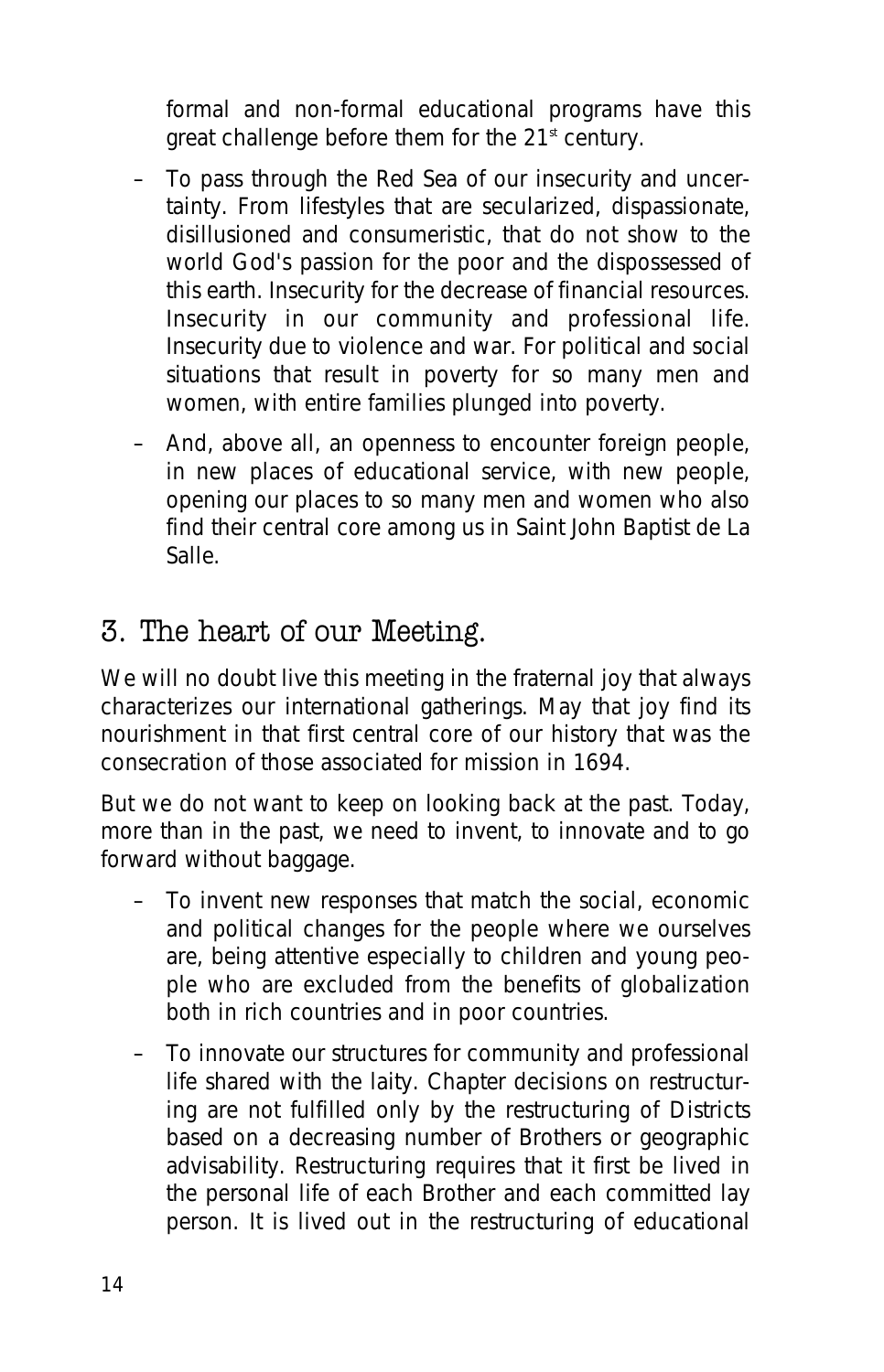works especially by the creation of participatory structures for the mission which respond better to the problems of young people today.

– And *to go forward without baggage*, in pursuit of Jesus Christ and in the style of De La Salle's community. But none of this will be lived authentically if we do not open ourselves, in conversion, to the powerful action of God the Father, Son and Holy Spirit, which rekindles in our hearts a passion for the poor and, based on them, a passion for all the young people we serve.

## Conclusion

Brothers, allow me to conclude by sharing with you two signs of life and hope which are being seen in the Institute. No doubt we will share others among ourselves here.

I had the good fortune last December to participate in a meeting organized by RELAL (Region of Latin America) for 70 young Brothers under the age of thirty from that Region. At the conclusion of the meeting, they wrote a Creed that reflects their concerns and their dreams. I'll share with you the first few articles. It is an act of faith which today we are invited to renew:

- *We believe that God has gathered us together to keep schools in service of the poor, together and by association.*
- *We believe that our primary association is with the Brothers and we also associate with those who want to live the Charism of De La Salle in their lives: the dream of a human and Christian education for the poor.*
- *We believe that Jesus calls us to share, as he did, the challenge of our mission in building the Kingdom.*
- *We believe that the Holy Spirit will enlighten us along new paths of association.*

During my recent trip to the Mideast I was delightfully impressed by the courage and the determination of our Mideast District to respond to the tremendous needs of nearly 45,000 children and young people who have been displaced from Sudan. In the midst of their own poverty and with major support from the Brothers,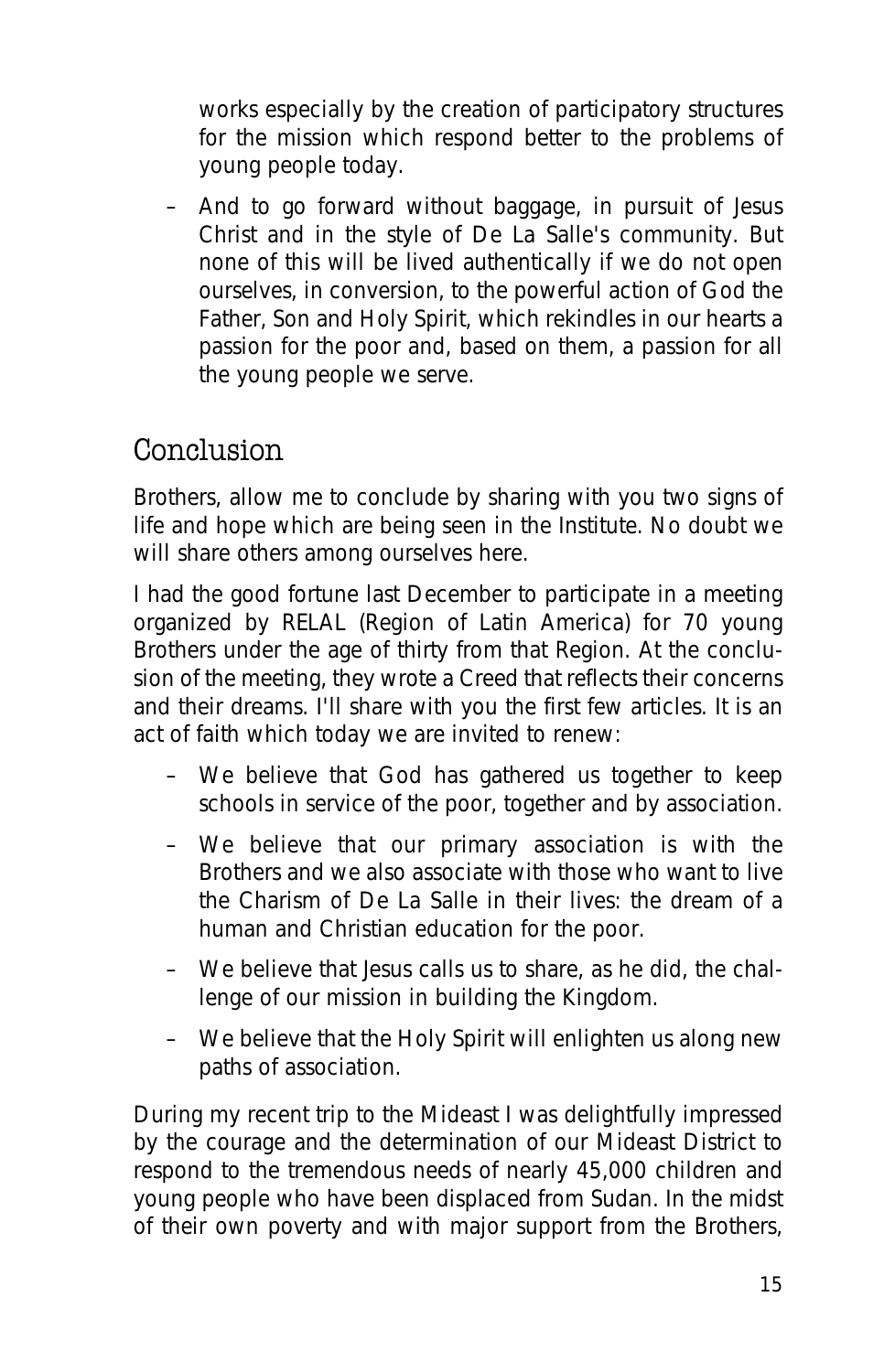they will open a new community at the end of June or at the beginning of July. During my visit to the various sectors I heard the Brother Visitor say repeatedly: *It's a matter of priority...It's like the widow's humble contribution*. I hope that RELAF (Region of Africa) can join in on this project as soon as possible and that other Regions in the Institute can lend a hand to our Brothers and other Lasallians from the District in that part of the world which has been so tested by violence.

Let us not be afraid of our *vagabond and wandering future* and the rediscovery of the essence of Exodus of our Christian faith and of our Lasallian origins. May we let ourselves be guided by the Spirit along unknown roads but always open to the unforeseeable and to hope.

> Brother Álvaro Rodríguez Echeverría Superior General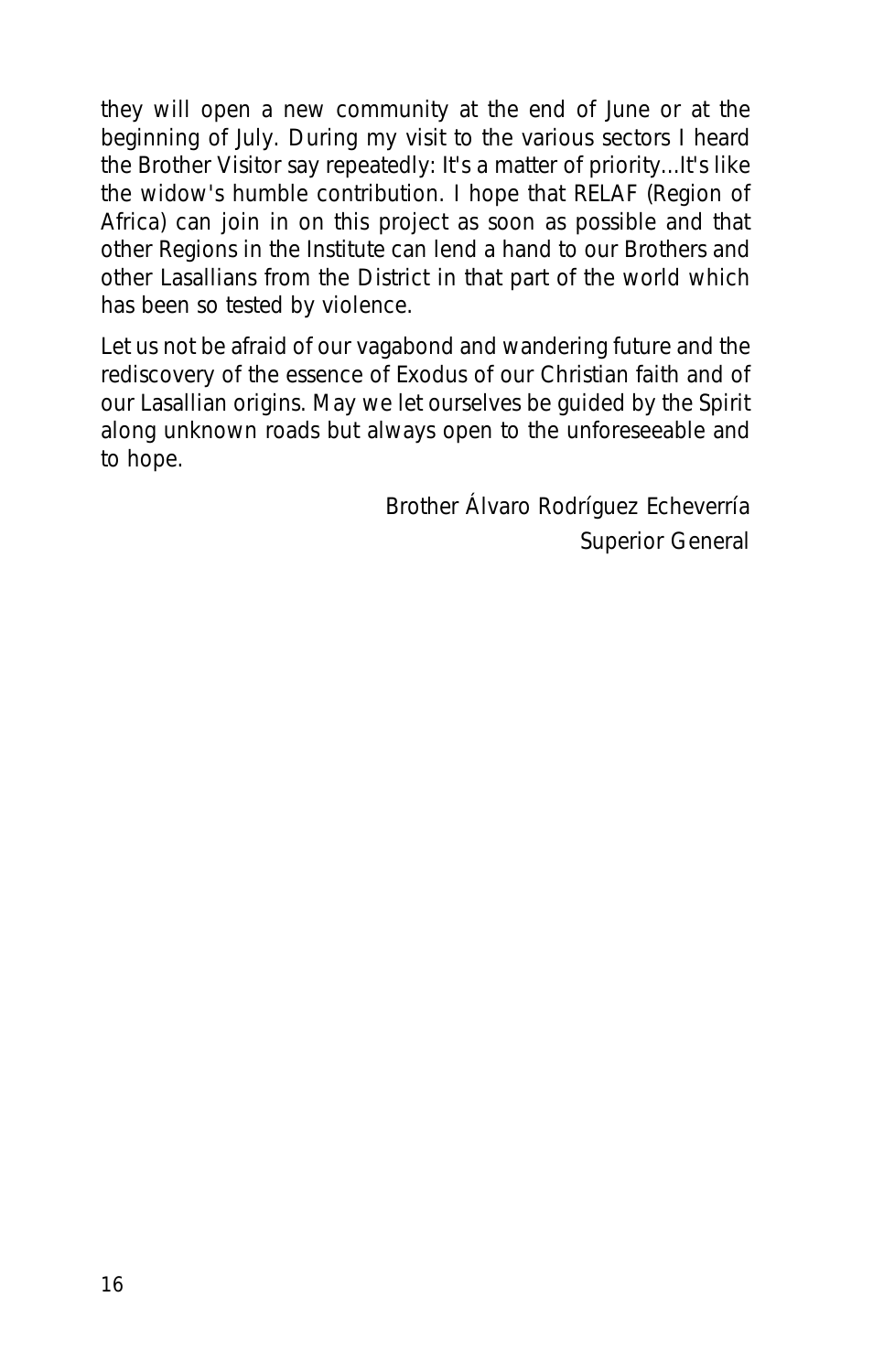## PARC

Br. David Hawke

## **Australia**

Luurnpa Catholic School, Balgo Hills is located in Western Australia on the edge of The Great Sandy Desert. Brothers and Lasallian Partners work with indigenous Australians in primary, secondary and adult education.

Resources have been developed in the local language, Kukatja, in order to facilitate learning. Local teacher aids assist in classrooms.

BoysTown is a welfare and vocational training enterprise based in Queensland, Australia with outreaches in other States of the country. It is well known internationally for its telephone counseling service, Kids Helpline. A Parentline counseling service operates for adults.

Programmes cater for indigenous people, single mothers, the unemployed, people with mental health issues, drug offenders and prison inmates.

## **Sri Lanka**

Diyagala Boys Town caters for up to 150 boy resident students who come from poor disadvantaged backgrounds. The program offers a variety of vocational training opportunities leading to employment upon graduation.

Signum Fidel has initiated teaching programmes in villages to assist students whose learning skills are challenged. Teachers and aspirants join Signum Fidei in offering these programmes.

Lasallian Educational Services is a programme literally established in the slums of Colombo where people live in shanty towns. The programme provides pre-school education, health and nutrition training for mothers and basic vocational training. The staff represent the multi-faith dimension of Sri Lankan society. These people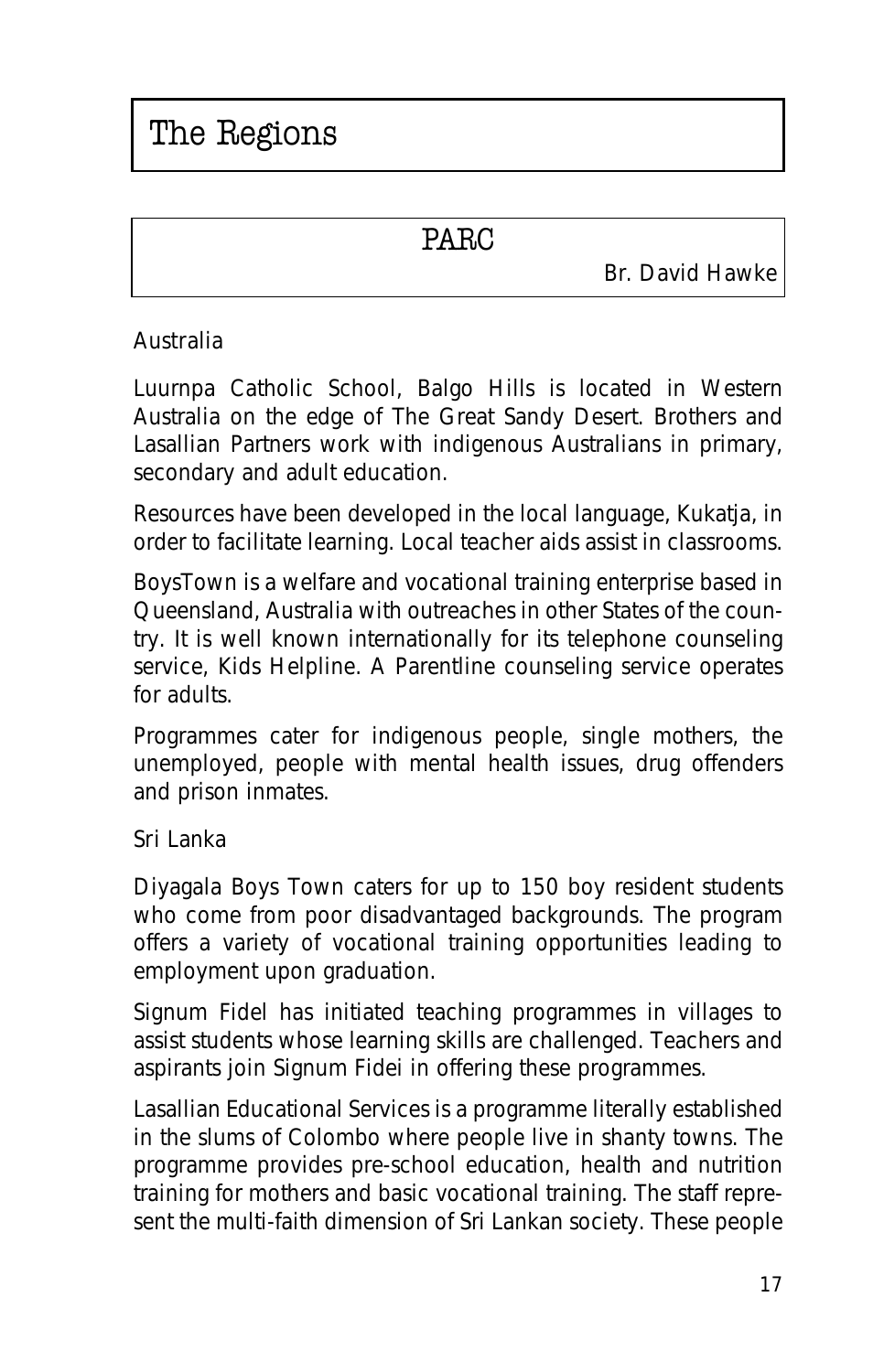while representing various faith traditions consider themselves very much "Lasallian."

## **Pakistan**

The Lasallian mission in Pakistan is conducted within a multi-faith environment, the majority of people being Moslem. The two English-medium high schools in Multan and Faisalabad subsidise the education of poor children in the Urdu-medium schools and the slum school. Most of the children educated in these Urdumedium projects are the "poorest of the poor."

In Karachi the Brothers conduct an orphanage for poor children from the populous city environs.

## **India**

The growth of the Institute in India has empowered the Brothers and Lasallian Partners in the Delegation to reach out to the poor with many educational projects in mainly the south of the country. While there is a multiplicity of projects, St Joseph's Boys' Village and "Reaching the Unreached" are worthy of comment.

St Joseph's provides residential programmes and outreach programmes in surrounding villages in order to empower the local people and especially women to care for themselves and develop work projects generating income. Boys' Village offers education and training in such areas as health, nutrition, child welfare, family planning and vocational areas.

Brother James Kimpton's "Reaching the Unreached" programme is well known internationally as it offers education and training to the poorest people. The programme is skills based and highly practical, catering for people over a cross section of ages.

The Delegation of India offers rural education programmes, street children projects, working children projects, women's self-help groups and a farmers' forum.

## **Japan**

The orphanage in Sendai caters for children from broken homes and disadvantaged backgrounds. The Brothers and lay people staff this twenty four hours a day, seven days a week project.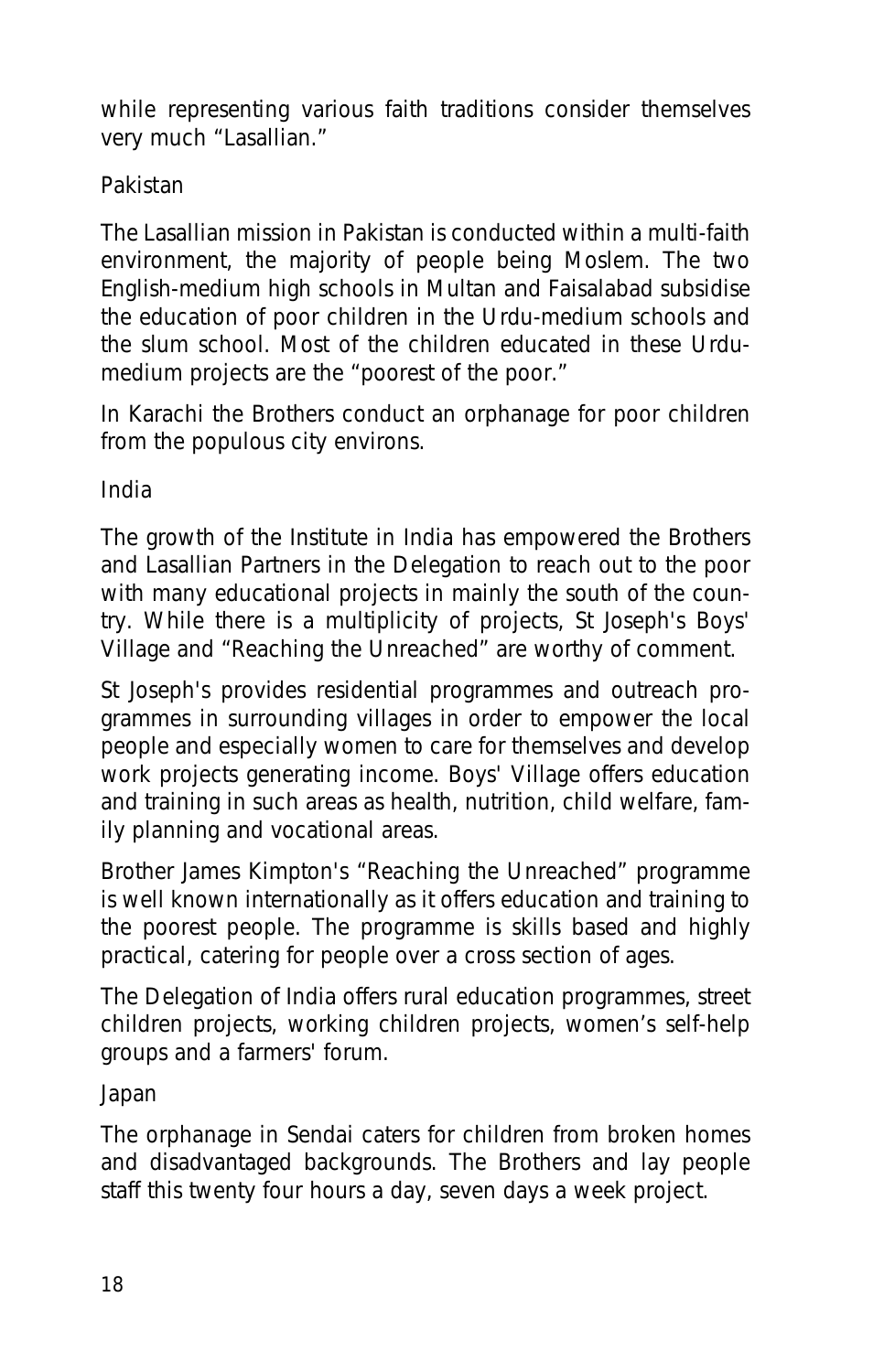## **District of Penang**

In Sarawak, East Malaysia the Brothers in association with alumni run rural education projects in order to offer schooling to the poor who would otherwise lack educational facilities. Volunteers give tuition in Maths, English and Science.

## **Philippines**

Out of education for justice programmes in high schools, universities and colleges in the Philippines, Lasallians develop programmes responding to the increasing educational needs of the poor.

Some examples are the Kuya Centre in Manila which offers educational programmes for the many street children in the area; La Salle High School, Green Hills opens its well-resourced school at night in order that adult students may be educated, filling gaps in their education which may have been non-existent for them as youngsters.

Bahay Pag-Asa (House of Hope) is a programme for young offenders based in Bacolod. Brothers and Lasallian Partners assist in this programme of rehabilitation.

## **Thailand**

One of several programmes for poor children operates out of Nakhonsawan. Children who literally live on a garbage dump are offered pre-school education and skills training in order that they may be prepared for mainstream education.

## USA and CANADA

Br. Bob Schieler and Br. Fernando Lambert

## **Overview…**

- Since 2000, 17 new ministries opened which deal directly with the economically poor. (15% of all current works).
- 27% of our current ministries serve the poor exclusively.
- 13% of those we currently serve have an income which is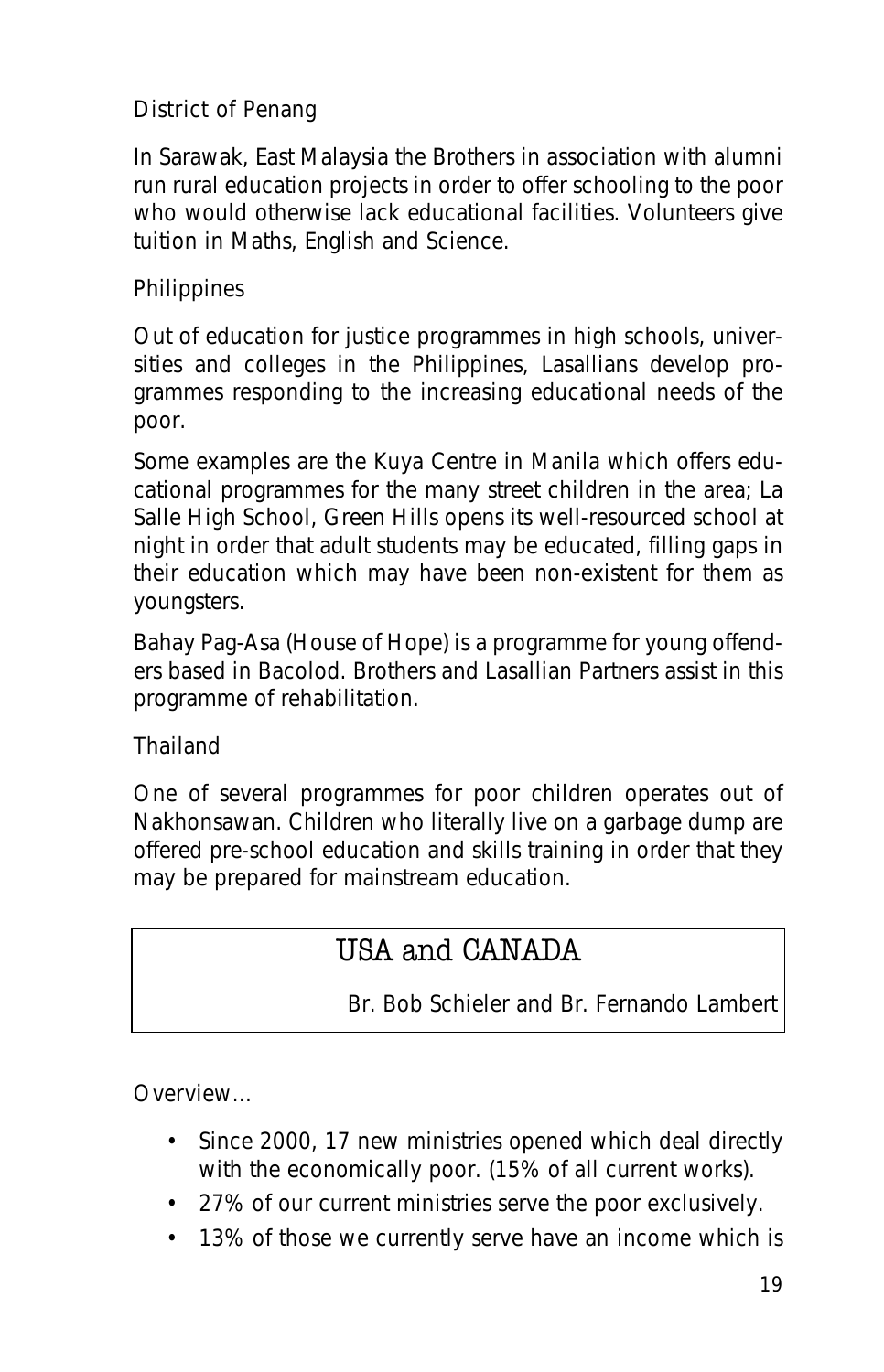below the Federal Poverty Level (\$US18,800/4).

• Our Institutions currently give over \$US24,000,000 annually in financial assistance at the elementary and secondary levels.

## **1. New Initiatives since 2000…**

- 12 San Miguel Schools between 2000-2004
- 2 Christo Rey Schools
- Non-formal Educational Center Initiatives
- Centre for young immigrants

## **2. Pre-Chapter Initiatives…**

- Beginning the San Miguel Schools
- Elementary Schools for the poor
- Non-Formal Education Centers
- Centres for human and Christian formation

## **3. Long-Standing Initiatives**

- Financial Assistance
- Community Service Programs
- "Plunge" Programs for teachers/collegians
- Child Care Facilities
- Non-Formal Adult Literacy
- Seamless links between long-standing and new Initiatives
- Overseas: Haiti, Lwanga, Bethlehem, Cameroons…

## **4. Helping Teachers Adapt Methods…**

- Lasallian Leadership Institute, Buttimer Institute, Lasallian Social Justice Institute, District Teacher Training Programs…
- "Plunge" programs
- Grants for training San Miguel and Nativity School Principals (collaboration of the Brothers and Jesuits)
- Training for Lasallian Volunteers, young Lasallians, partners…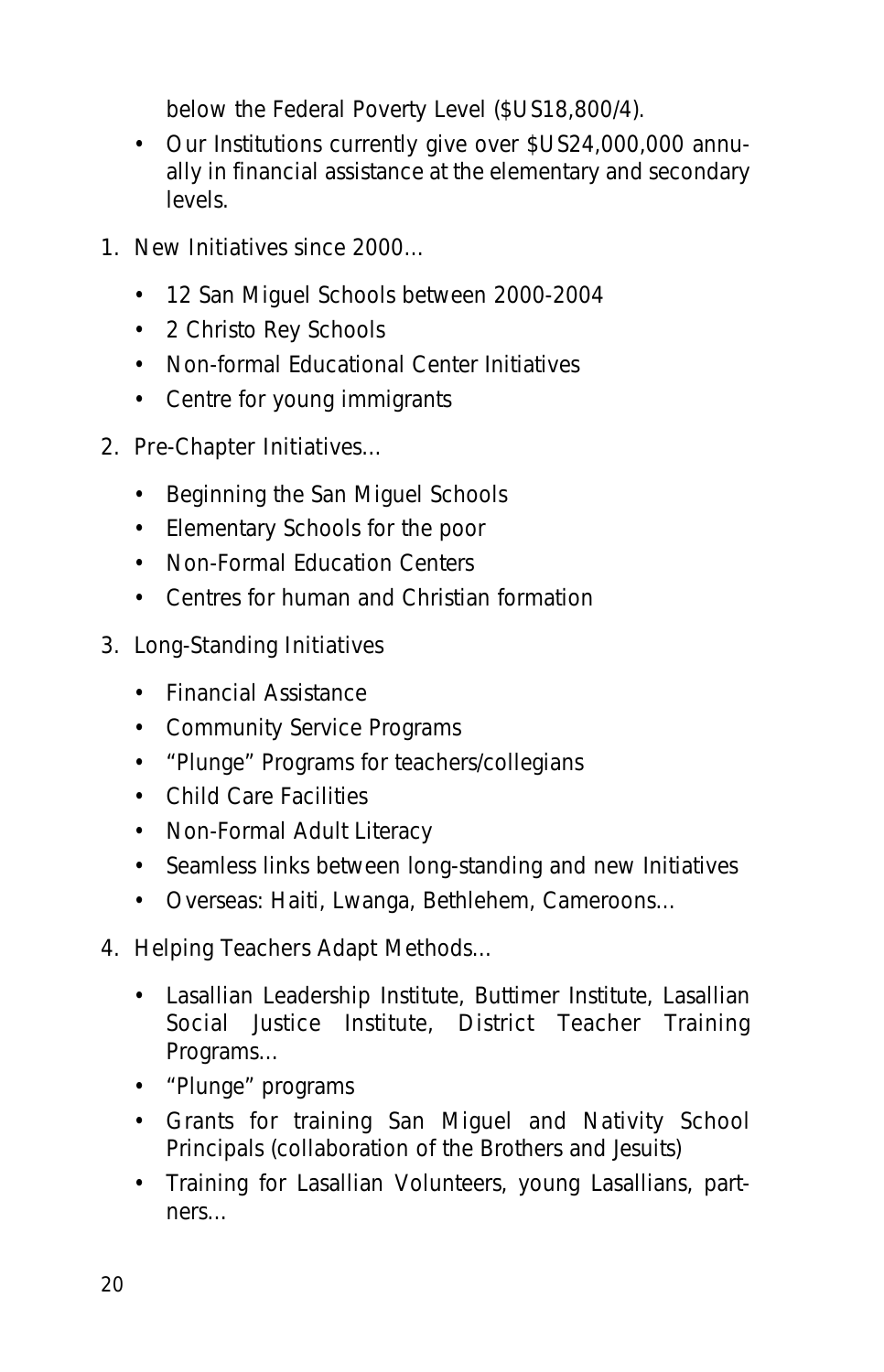### **5. Brothers' Communities…**

- New communities created in Canada and the USA, some with volunteers as members, partners and young Lasallians
- Annual use of community excess funds for poverty initiatives
- Brothers participating with lay partners in Lasallian formation programs

## **The Challenges**

## **A Listing of Challenges**

- Funding new initiatives
- Impact on District Finances
- Fewer Brothers
- Training for this work
- Educating and empowering our boards

## **Plan of action**

- 1. During the next 5 years, within the regions of Canada and the United States at least one new ministry in direct service to the poor will be established annually.
- 2. Districts and Institutions will continue to provide and seek new revenue to increase their service to the poor.
- 3. Districts will continue their efforts and commitment to place additional Brothers in ministries in direct service to the poor.

In June 2004, the Lasallian Social Justice Institute was inaugurated in El Paso, Texas.

## Europe and the Middle East

Br. Ismaël Beltrán and Br.George Absi

Summary of the information received from:

Regions: ARLEP, France, Italy, REBIM, The Middle East District: Holland Sector: Romania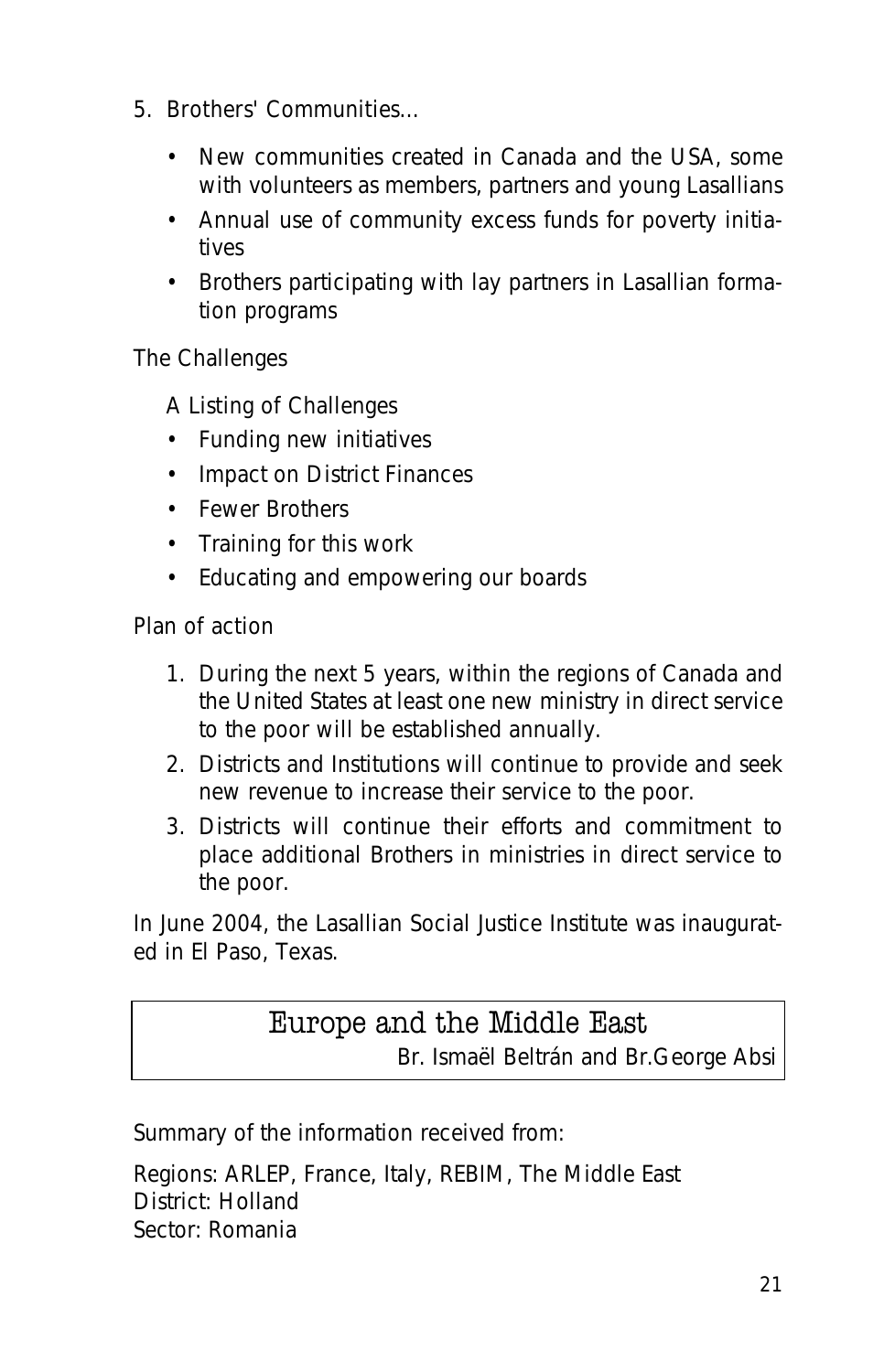#### **– What method of evaluation did you use?**

- a. In some Districts Socio-scientific studies were carried out, defining in advance the variables and indicators. Carrying out the corresponding tests. Analysing the results afterwards.
	- surveys to which families replied freely
	- information developed by the Directing team.
	- meetings of the members of the entire education Community of each establishment: Brothers+Teachers+ Parents+Pupils
	- b. In other Districts, they replied to the Questionnaire of six questions drawn up by the Centre of the Institute.
	- c. Other Districts sent in a report drawn up by themselves in which they described their situation in regard to the ESP

#### **1º. What Initiatives have the Districts taken?**

#### **a. Increasing awareness:**

- 1. The Brothers and the Communities:
	- Retreats.
	- Zone, District and Region meetings.
	- Insertion Communities.
	- Restructuring of Communities according to the criteria (among others) of a better service to the most needy.
	- Many Brothers and Communities took very seriously *"The Brothers live simply"* (R32):
		- the carrying out of domestic chores
		- community management of material goods
		- a tendency towards a greater simplicity of life
- 2. Teachers, Pupils and Parents of Pupils
	- Meetings at the start of the year (and throughout the school-year) on:
		- The specific character of Lasallian Establishments
		- The Education Project of the Establishment
		- The Plans "Education in Justice and Solidarity" and "Attention to diversity"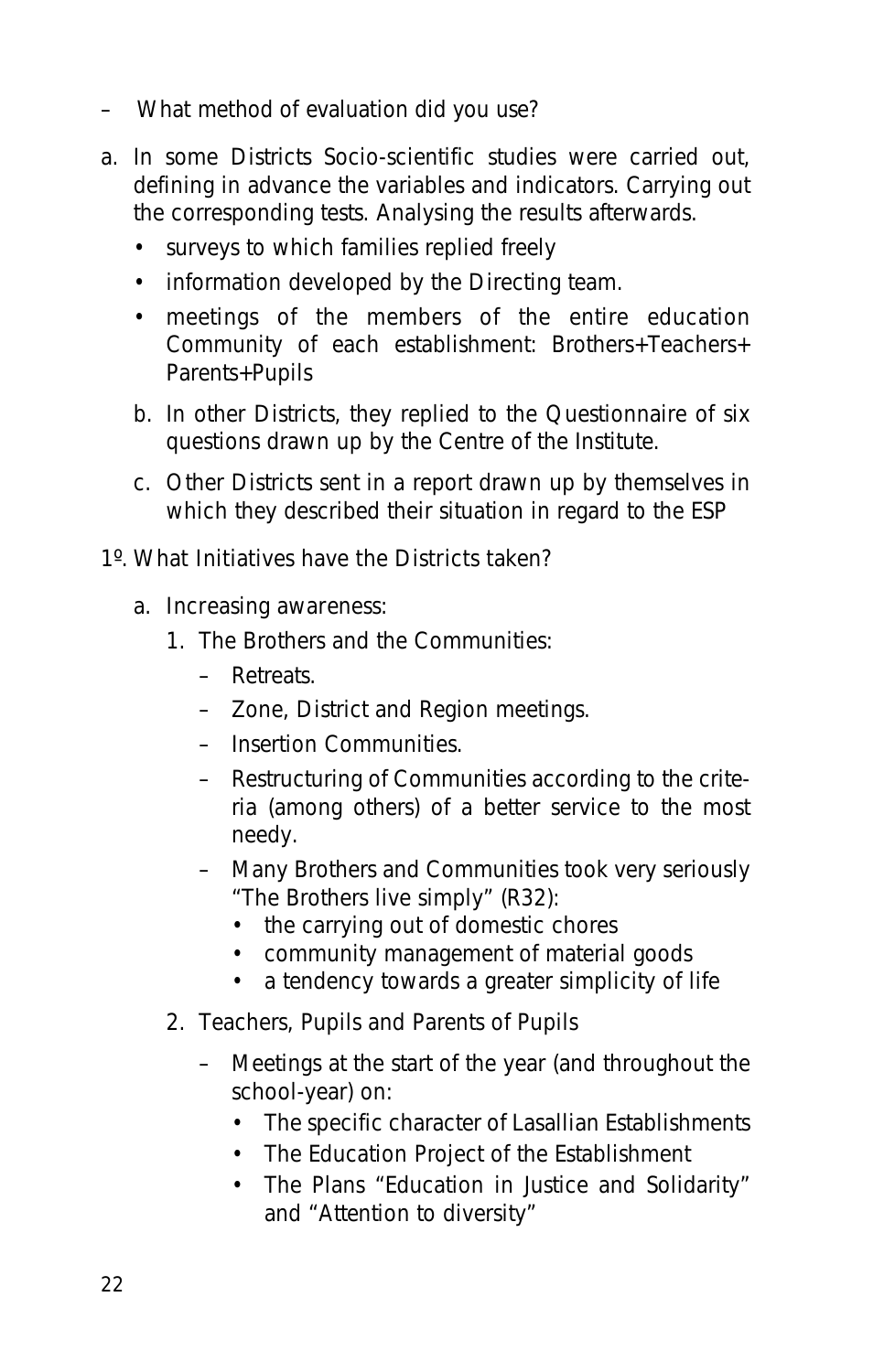- Schools for Parents
- Gradual implantation of "The Social Educator"
- Campaigns of help and solidarity
- Invitations to take part in Aid Projects for the Third World, personally or by giving financial assistance.
- **b. Drawing up "Plans for Education in Justice, Solidarity and Peace"**
- **c. Setting up specific programs,** depending on the official regulations of different governments:
	- For pupils having special educational difficulties.
	- Programs for attention to cultural and ethnic diversity…
	- Programs for immigrants and other ethnic minorities such as the gypsies.
	- Programs for pupils having failed in other establishments through lack of motivation or lack of learning techniques.
- **d. Reinforcing the role of the Guidance Counsellor,** by creating Counselling Departments staffed with highly qualified persons and giving them the necessary means.
- **e. Research into educational alternatives for pupils underperforming in school,** who tend to combine learning and behavioural difficulties. Many of our Lay Partners actively participate in the programs organised.
- **f. Starting new educational works aimed at adolescents and young people in danger of being rejected by society:**
	- Hostels/ Guadix, the Obert Project, Managua, Iasi…
	- Day Centres: Alucinos, the Condal Foundation, Oscar Romero, 'Avenir de Jeunes', Kids Kabin, Khoronfish….
	- Non-Formal Education: Pildesti, Bristol, Bayadaya (Upper Egypt)…
	- Centres for Handicapped children: Alexandria, Cairo
- **g. Forming NGOs, Foundations, Associations…** which have influenced our Educational Establishments, by increasing their awareness, by promoting volunteer movements and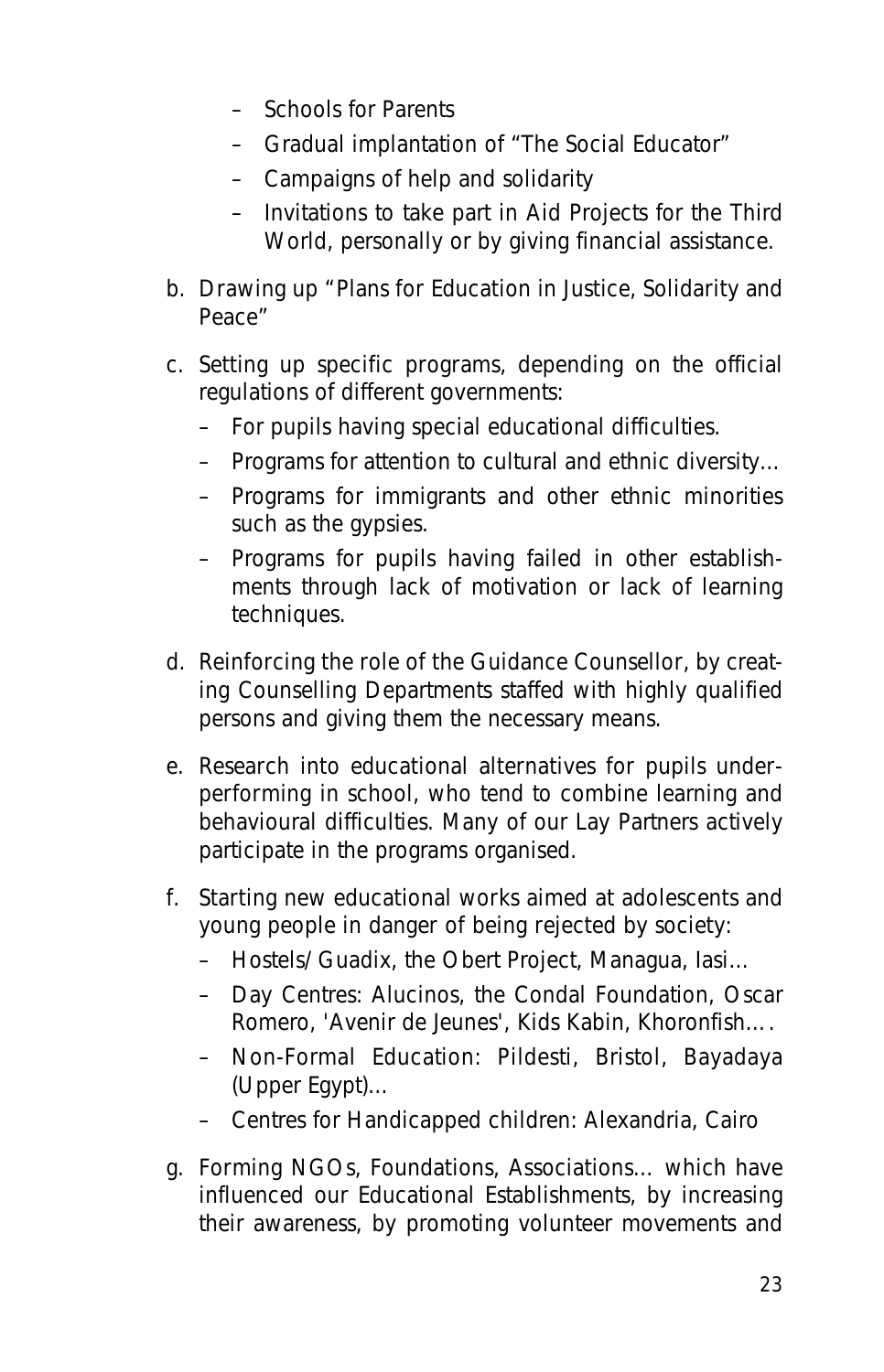collecting funds to finance Projects in needy sectors of the Institute and in other Institutions:

- Proyde+Proide+Proega+Proideba+Edificando
- Semil
- Work in Upper Egypt
- **h. Sending Brothers and Lay Volunteers into Lasallian Establishments needing educators:**
	- Latin America and the Carribean
	- French-speaking and English-speaking Africa
- **i. The reinforcing of numerous initiatives which have already been in existence for many years:**
	- *1. Educational Initiatives:*
		- "Significant Communities of Brothers" have been supported in specific projects of the ESP.
		- basic or support classes for slow learners, immigrants…
		- programs of pedagogical innovation: Ulises, Crea, Optimis, Ideal, Fénix, Arpa, Effective Reading…
		- In Turkey: the creation of primary schools after the earthquakes.

## *2. Social Initiatives:*

- free school dining-rooms and help for families (Bethlehem)
- the gift of premises
- taking in immigrants
- formation for the unemployed
- opening up our establishments to those around us
- periodic attention to weak children: Mondragone

## *3. Pastoral Initiatives:*

- the opening of numerous Pastoral Centres: Kintbury… and others
- Pastoral activities for animating young people who are engaged in solidarity activities: help with studies, welcoming the homeless, social clubs/hostels…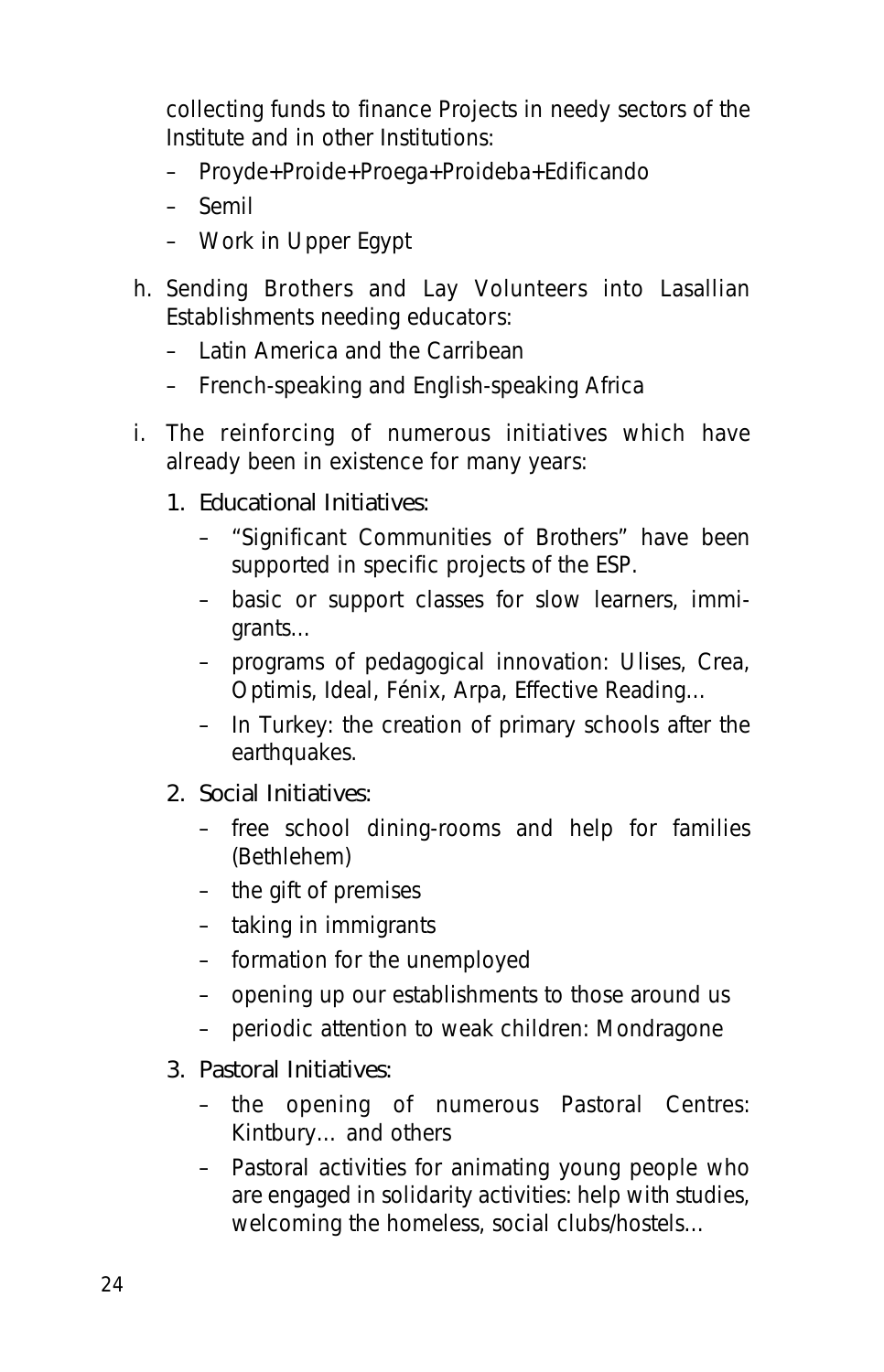- promotion and formation of Volunteers
- increasing awareness among our Lay Partners and training them.
- campaigns such as "Defending the Rights of the Child" and "Africa: a school for all"

## **2º What are the Indicators which show the opening of our Establishments to the poor?**

- a. The formation of our Lay Partners (in general at the same time as the Brothers) has orientated our Establishments towards the ESP.
- b. The Regional and European Commissions on Education, Pastoral Ministry and the Missions have proposed ways and means for progressing towards the ESP.
- c. The poverty of certain families has been an obstacle to the permanent presence of pupils in our Establishments:
	- Ease of enrolment
	- Study and restaurant stipends
	- Gratuity or discounts in the sale of schools materials
- d. The opening of the majority of our establishments to the surrounding area and to the numerous immigrants who are looking for a place to study, has increased greatly in recent years.
- e. The educational programs offered to needy people in the neighbourhood have been:
	- help with studies
	- social integration by means of various workshops or activities in which many Lay Lasallians participate.
	- recreational activities
- f. Some students have volunteered or been sent into marginalised neighbourhoods, street educators, …supported morally and financially by the other establishments.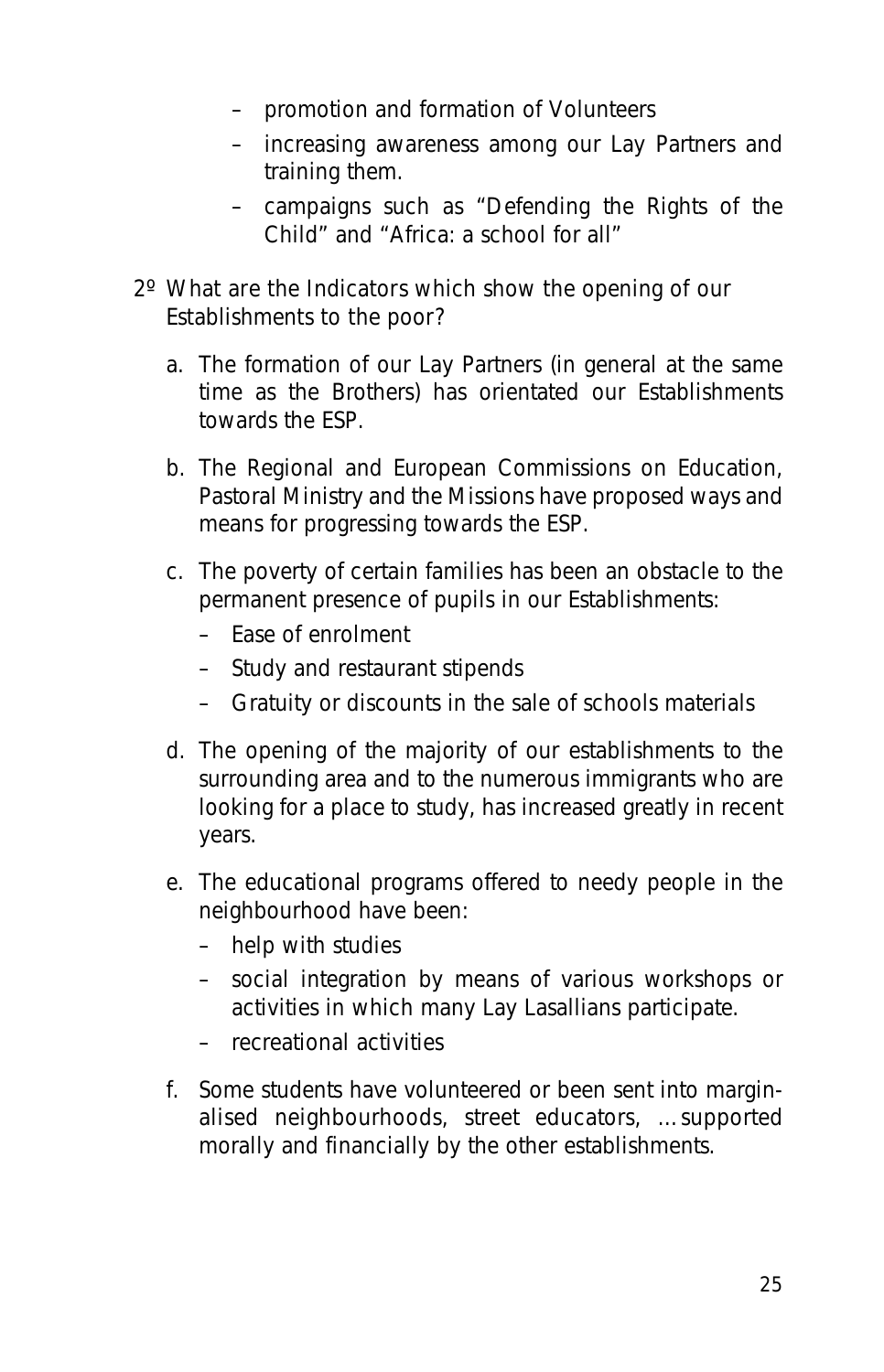- 3º Important orientations which should be taken into account in plans of action
	- **a. With regard to Brothers and Communities:**
		- to continue to influence personal awareness as well as going beyond individualism and the search for convenience.
		- to propose to them experiences of personal commitment with concrete works
		- to continue to influence personal awareness and the reappraisal of our style of community life.
		- to encourage the communities to take on concrete commitments.
		- to support those who are already engaged in the works of the ESP and those who are at risk, by means of a close accompanying person, especially where the youngest are concerned.

### **b. With regard to the Educational Communities:**

- b.1 With the teachers:
	- increasing awareness
	- formation
	- experiences
	- commitment

b.2. With the pupils:

- a plan for Educating in Values; Justice, Solidarity, Tolerance
- experiences with the needy people of their nearest neighbourhood
- promotion of Volunteer movements among the older pupils
- collaboration with Lasallian NGOs or others
- adequate planning:
	- of an Action Plan Tutorial
	- of a Plan of Orientation
	- of a Plan of attention to Diversity
- education for free time and leisure.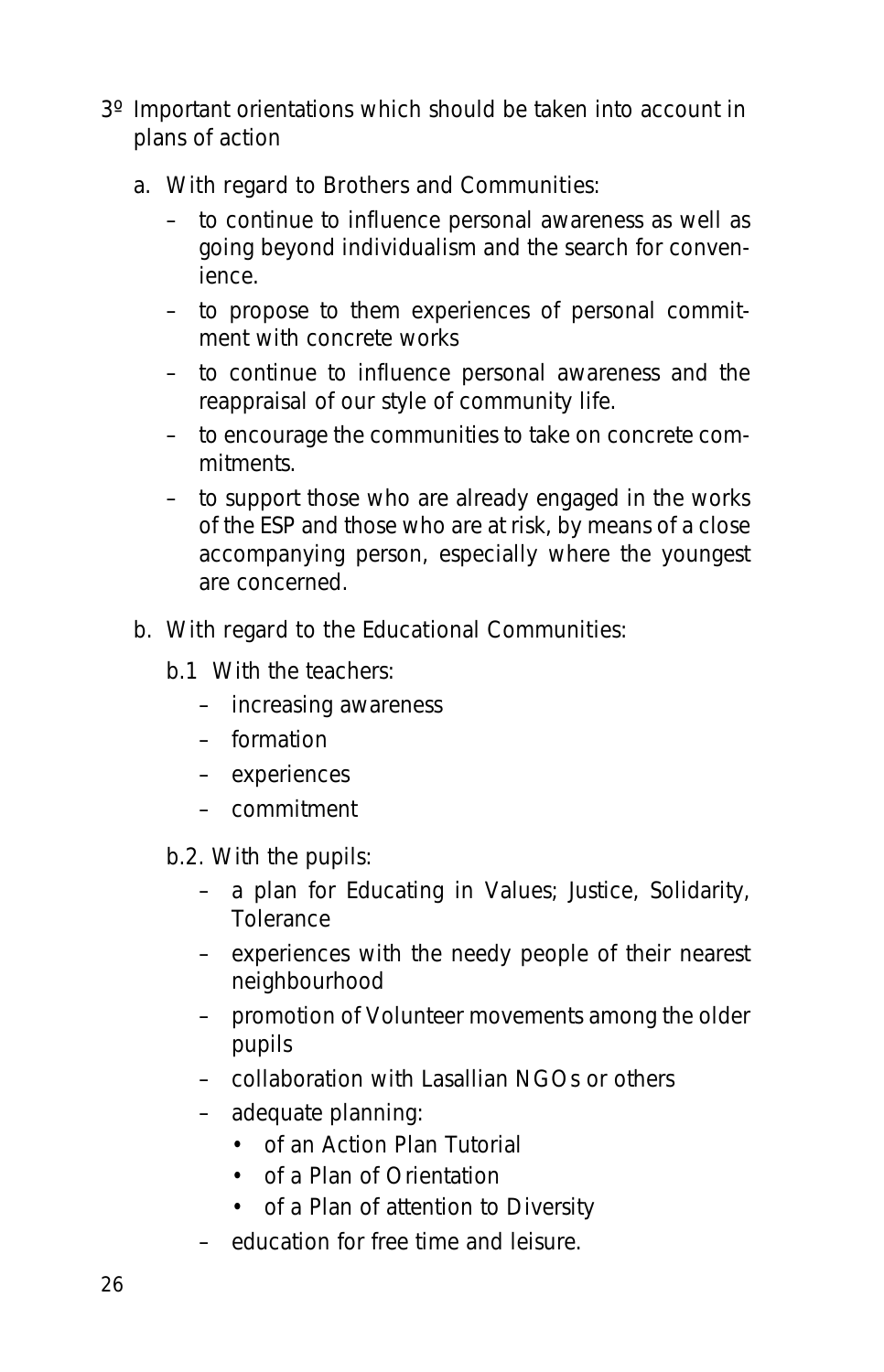- b.3. With families:
	- To continue to present to them in an adequate manner, our special Character, our Education Plan and our specific Projects devoted to the poor.
	- Plan of Family Education:
		- for normal families
		- for broken families
		- for single-parent families
	- Promotion and reinforcing of the figure of the "Social Educator" so as to be able to approach certain families who are satisfied with "allowing" their children to attend the school.
	- To promote and coordinate efforts which are at present being made by Past Pupils and International Young Lasallians.

## **c. With regard to the world around us:**

- To establish a system for the observation, knowledge and interpretation of the reality around us from the point of view of the ESP. It is a pity not to make the pupils aware of the areas of poverty which surround them.
- There exists a "Fourth World", perhaps unknown, but very close to many of our Establishments. We also need to concern ourselves with this type of poverty.
- To organise the opening of our Establishments and adapting them towards the needs of the neighbourhood by means of suitable activities.
- To open up our Educational and Religious Communities to collaboration with other religious and civil **Institutions**
- To decide how much money we can afford to devote to these works.
- **d. With regard to other Establishments, other Districts, other Regions…**
	- an exchange of solidarity initiatives
	- To arrive at a necessary and desirable convergence both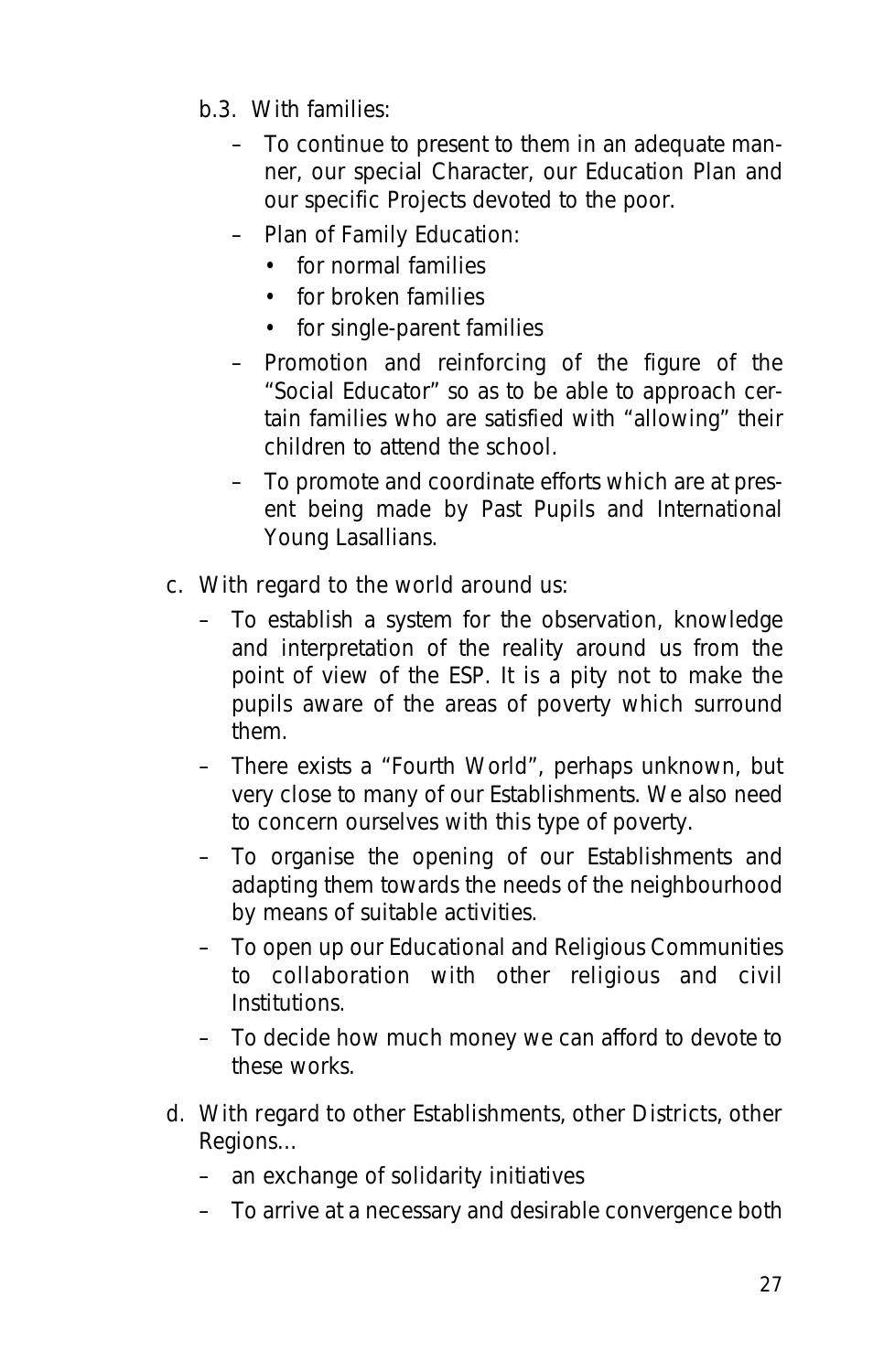as regard to the language and methods by which we transmit our message.

- To arrive at a "Solidarity Fund", in the District, the Region, the Institution?
- **e. With regard to District or Inter-District works of a special character:**
	- animating those already in existence
	- the study of other possible initiatives (of District, Region, Institution) with:
		- immigrants
		- street children
		- adolescents at risk
	- The formation of some Brothers or Lay Partners as:
		- street educators
		- night educators
		- educators of 'travellers'
		- educators of families
	- To collaborate closely with the other religious and civil institutions.

## The Lasallian Region of Latin America

Br. Carlos Gómez

The RELAL Region comprises 310 works with 260,000 students, 20 educators and 1.050 Brothers in 215 communities.

1. Our commitment is organised around the Education Project of the Latin American Region (PERLA). It rests on 5 pillars: the explicit announcement of the Gospel, the democratisation of knowledge, durable human development, the defence of the Rights of Children, the promotion of Justice, Peace and the defence of life.

Our criteria of choice are: the boldness of solutions and their prophetic character for social transformation, presence among groups which are normally marginalised, realism.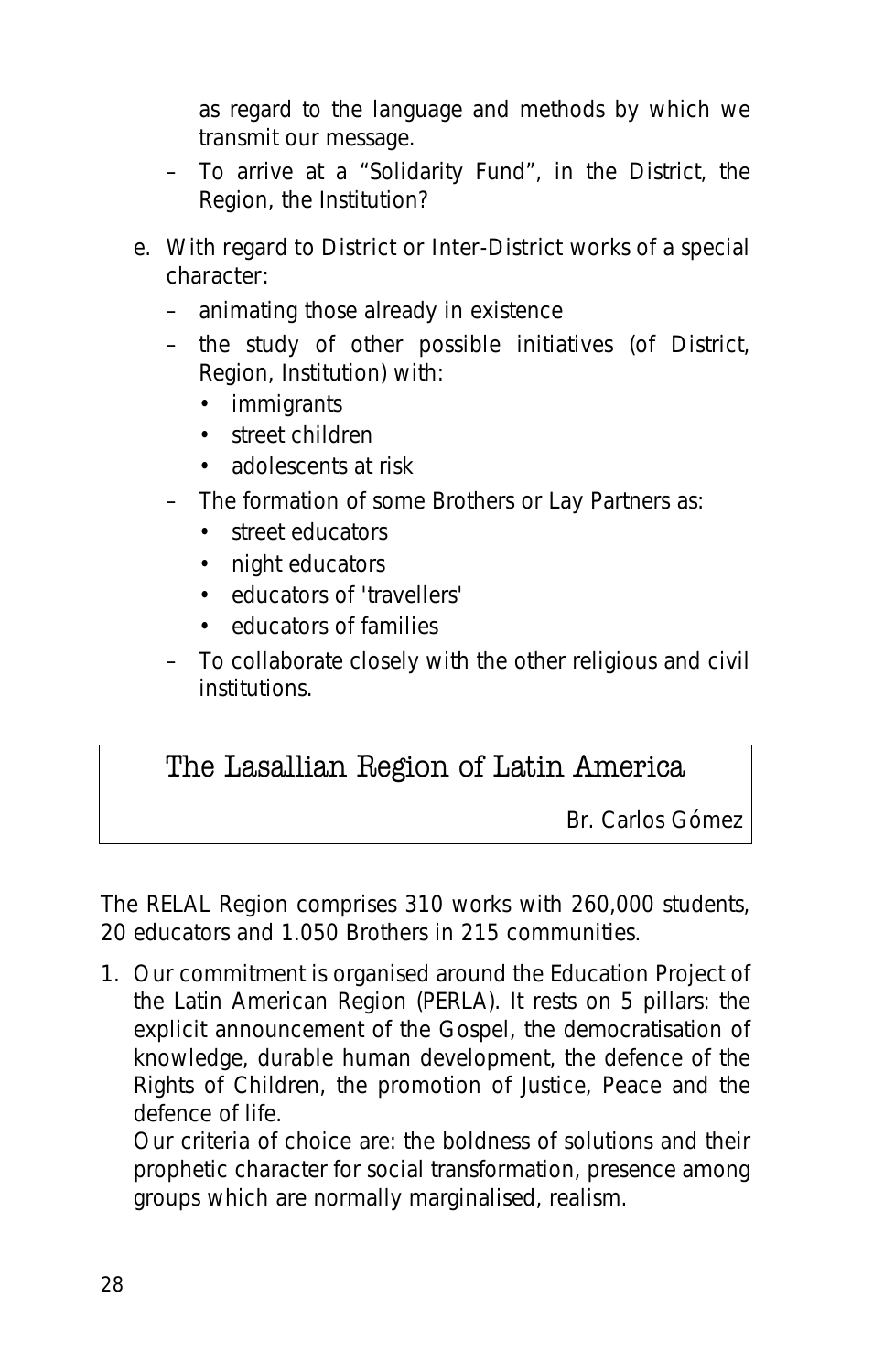- 2. Our initiatives since the 43rd General Chapter
	- Formal schools with research into new pedagogical approaches and clearer policy options.
	- Works carried out to remove illiteracy and the formation of adults for work.
	- The formation of teachers for public and diocesan schools
	- Propositions for Lasallian Volunteers
	- The participation of Lasallian universities in new formation and research projects.
- 3. The reinforcing of some of our achievements of recent years:
	- the ethnic education of indigenous and Afro-American communities
	- initiatives for street children
	- formation in democracy, justice, Christian sharing of goods
	- The Lasallian Mission towards the poor and the excluded
- 4. Development of organisation and animation for the Education Service of the Poor: efforts of the Brothers Visitors, the MEL Commission, retreats, evaluation, development of 'popular education', re-evaluation of the vow of poverty…
- 5. Difficulties and weakness in our action
	- we are still identified with large institutions
	- resistance shown towards the support given to more 'popular' works
	- many Brothers are not sensitive to people in working class areas and do not share their life-style.
	- the young Brothers too are not always willing to join them
	- in general we are not linked very much with working-class movements whether civil or Church
	- we have not put in place processes of systematisation for getting the best out of new works and for creating aid networks.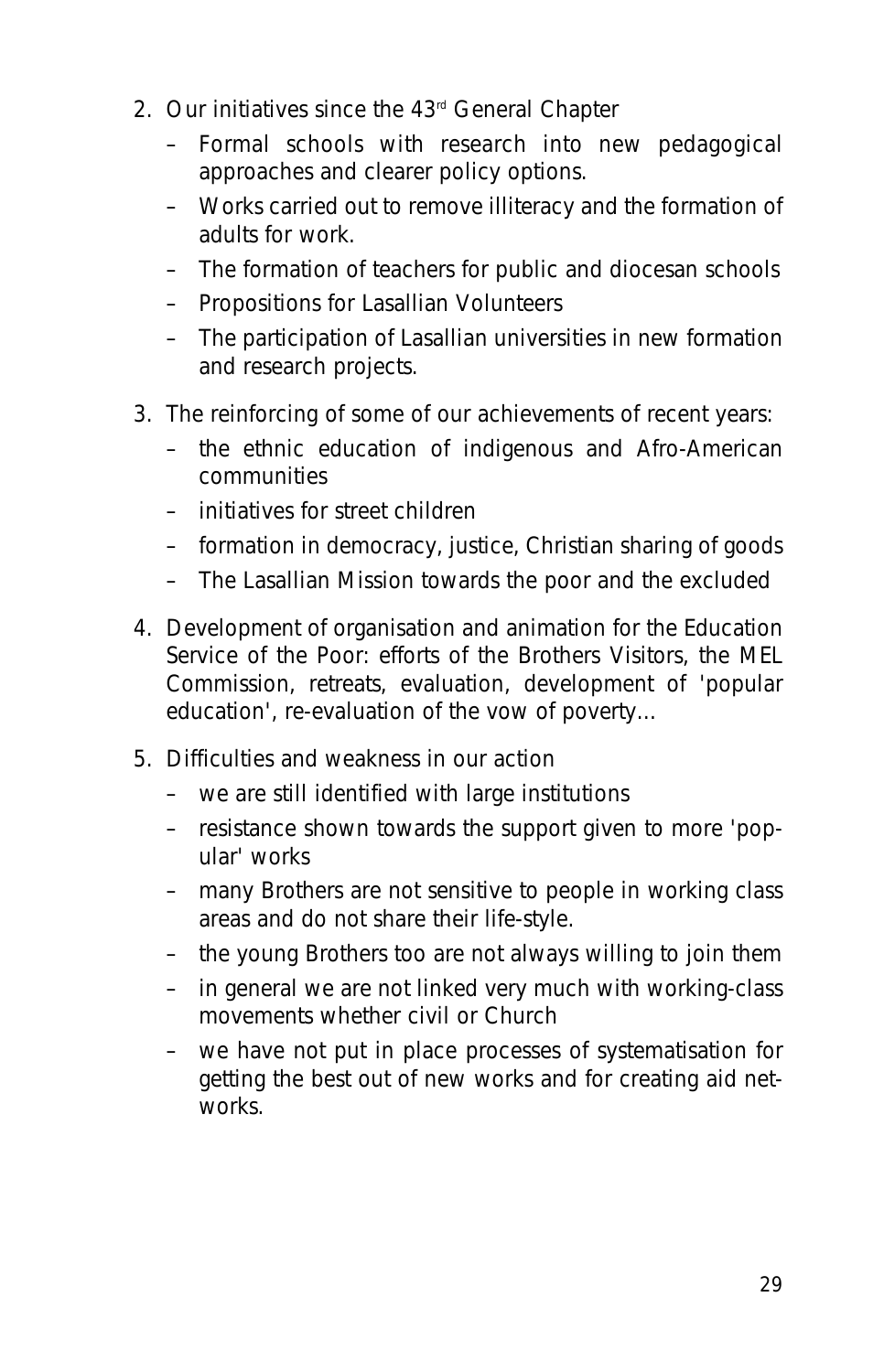## The Africa Region

Since the General Chapter the Region has taken on some innovative projects. Here are three of them presented briefly:

## **• In Burkina**

The Lasallian Establishment Badenya (a word which means "fraternity") was born of a proposition made to the District Chapter of West Africa. For about fifteen years the different District Chapters had expressed the wish to go back into primary schools. From 1948 to 1969, the Brothers of the Christian Schools had run three primary schools in Burkina.

The District Council seized upon an occasion which could be called providential: the offer of an establishment comprising a primary school and a College of General Education, situated in Sector 28 of Ouagadougou, that is to say in the most easterly peripheral area of the capital. The desert-like slope on which the school is situated is inhabited by families of poor or modest means. There is no dispensary or administrative office (neither a police-station or social services).

For the most part the inhabitants of the area are families who leave every morning for the city centre in search of work and food. At the end of the day they return home where their children are waiting for them after coming out of school.

The parents have chosen the Brothers' establishment because the education is of good quality, because it is near home and because the school fees are low - 4 dollars a month.

The primary school consists of 6 classes with a total of 324 children. The College of General Education has 4 classes with 192 pupils. In all there are 260 girls and 256 boys. The Brothers are happy to see the importance the parents attach to the education of the girls. This represents a big evolution if one compares this number with those in villages a long way from the capital where the number of girls receiving education is much smaller.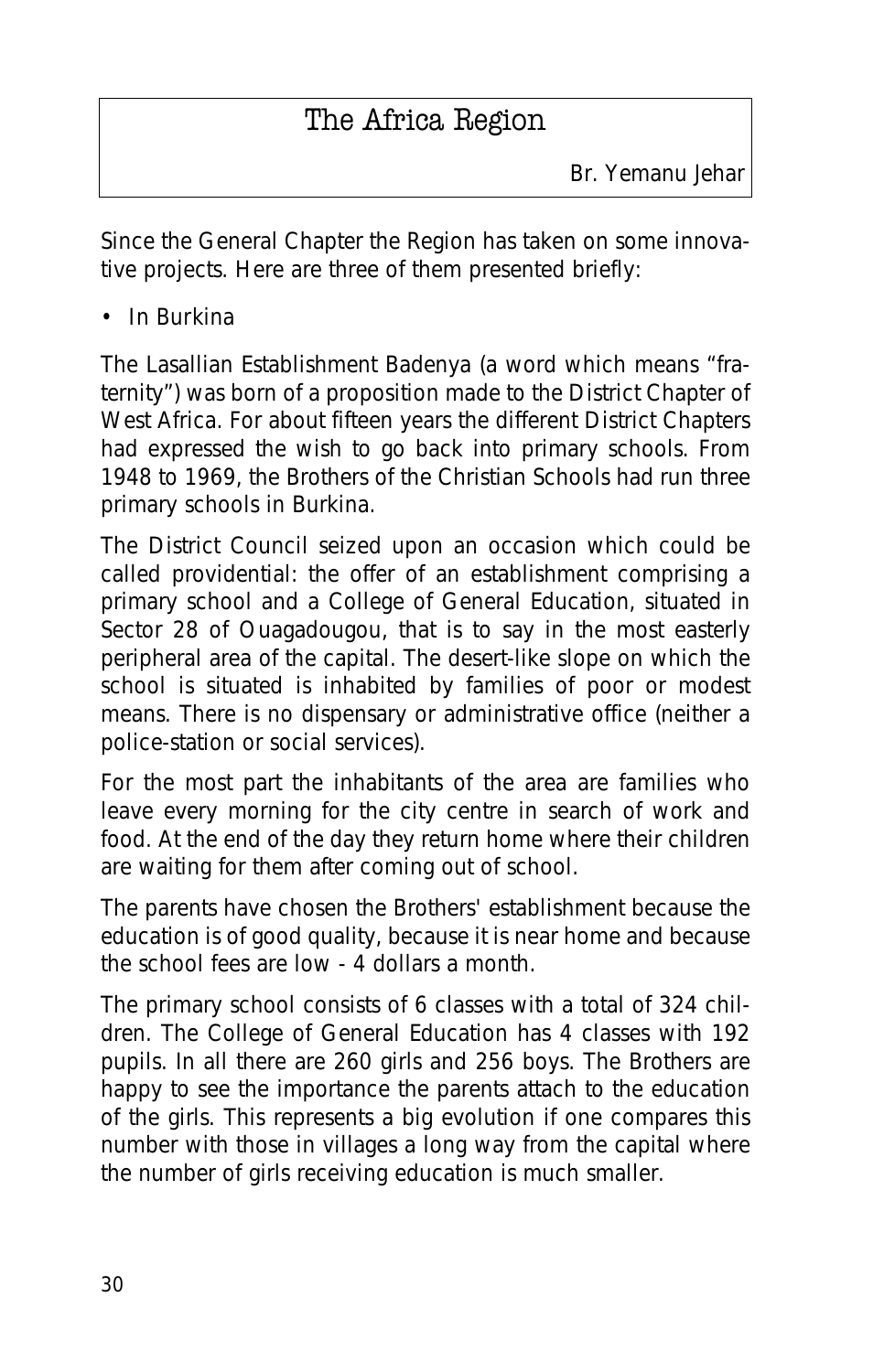## **• Madagascar**

The 'HANITRA' Centre was founded in December 2000. Set up within the boundary of Stella Maris College, Toamasina, this initiative of the Brothers of the Christian Schools aims at housing, educating, instructing and forming abandoned children.

At the beginning the Centre had 5 children with one Brother looking after them; now HANITRA ensures the training of about a hundred children with 5 persons working there: 3 female educators and 2 male educators. There is a doctor who comes to the Centre whenever he is free.

70 children have been enrolled in the private and public primary school from  $12<sup>th</sup>$  class to  $7<sup>th</sup>$ . Those girls who are not at school (too old) are given a technical formation at the Centre: cutting and dress-making, crochet, embroidery, macramé, raphia weaving, etc. The boys are offered garage-training (auto-mechanics), hairdressing, carpentry, agriculture and animal-rearing.

20 children are enrolled at the Notre Dame de Lourdes school which is run by the Lasallian Sisters, thanks to grants to pay their schools fees. They are doing very well.

Girls and boys who have not been to school, whether through negligence or because of the poverty of their parents, are received at the Centre for a technical formation in craftwork and they produce crochet-work, embroidery, table-mats, pin-cushions, perfumed vases, baskets, dolls, pictures, bedside-lamps etc. These items are sold, either in the market or during exhibitions at the Centre.

The main aim of the HANITRA Centre is to lead these children at risk towards school while teaching them to respect the rights of the child. It is also the means of getting them off the street. All are taken in gratuitously and are helped by study grants.

## **"Child Discovery Centre" Nakuru (Kenya)**

The majority of the street-children and other marginalized young people who were roaming around the city-center and in the uncomfortable slums of Nakuru with no precise destination, today have a home known as "Child Discovery Centre" where they are received with care and compassion.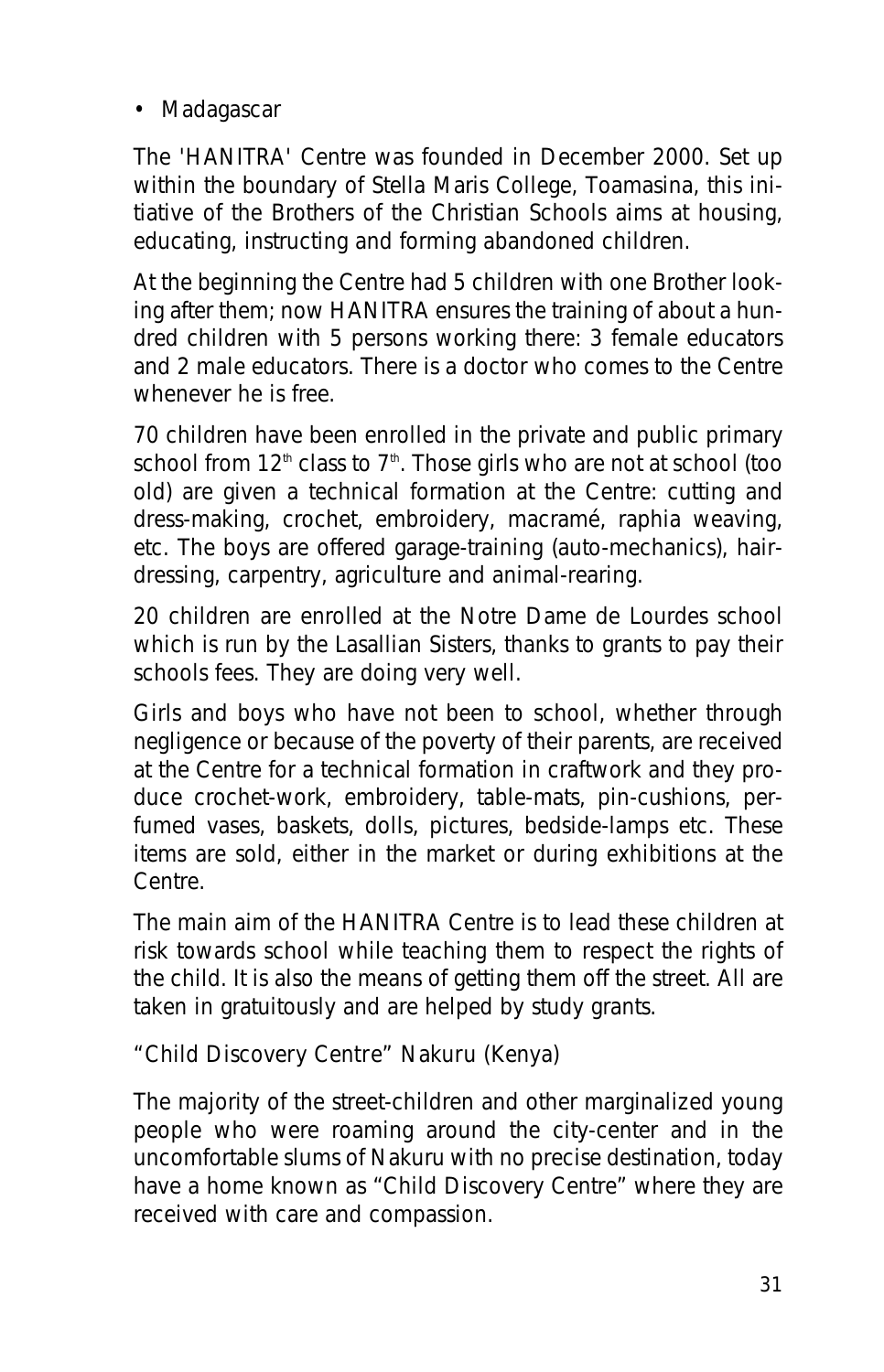"Child Discovery Centre" has been created by the tireless efforts and the great concern for the needy of Brother Francis Kamanda, a young De La Salle Kenyan Brother, who is a member of Mwangaza Religious community in Nakuru. Brother Kamanda brought together the spirit of evangelical mission of charitable agencies and the generosity of sensitive people in order to create CDC where poor and neglected young children are beneficiaries of an ideal project which provides them with a decent home and with an opportunity for good education and training for basic skills.

Most of the children who live in the Centre have abandoned their rural villages for various reasons:

- they belong to poor and distressed families
- they are orphans of parents who died because of AIDS, TB, and malaria
- could not afford their education
- they have no chance for any type of medical assistance

Nakuru is one of the main towns in Kenya situated in the Great Rift Valley, about two hours drive north-west of Nairobi (capital city).

Three quarters of the population in Kenya consist of Bantu-speaking people (Kikuyu, Luhya, and Kamba) while the remainder are Nilotic (Luo, Maasai, Samburu, Turkana and Kalanjin).

About 75% of the population is Christian while the rest adhere to ethnic beliefs.

Agriculture provides employment to 80% of the workforce and accounts for about 30% of the GDP and 50% of merchandise export value. Kenya is among the world's leading exporters of tea and coffee. The unemployment rate is 50%.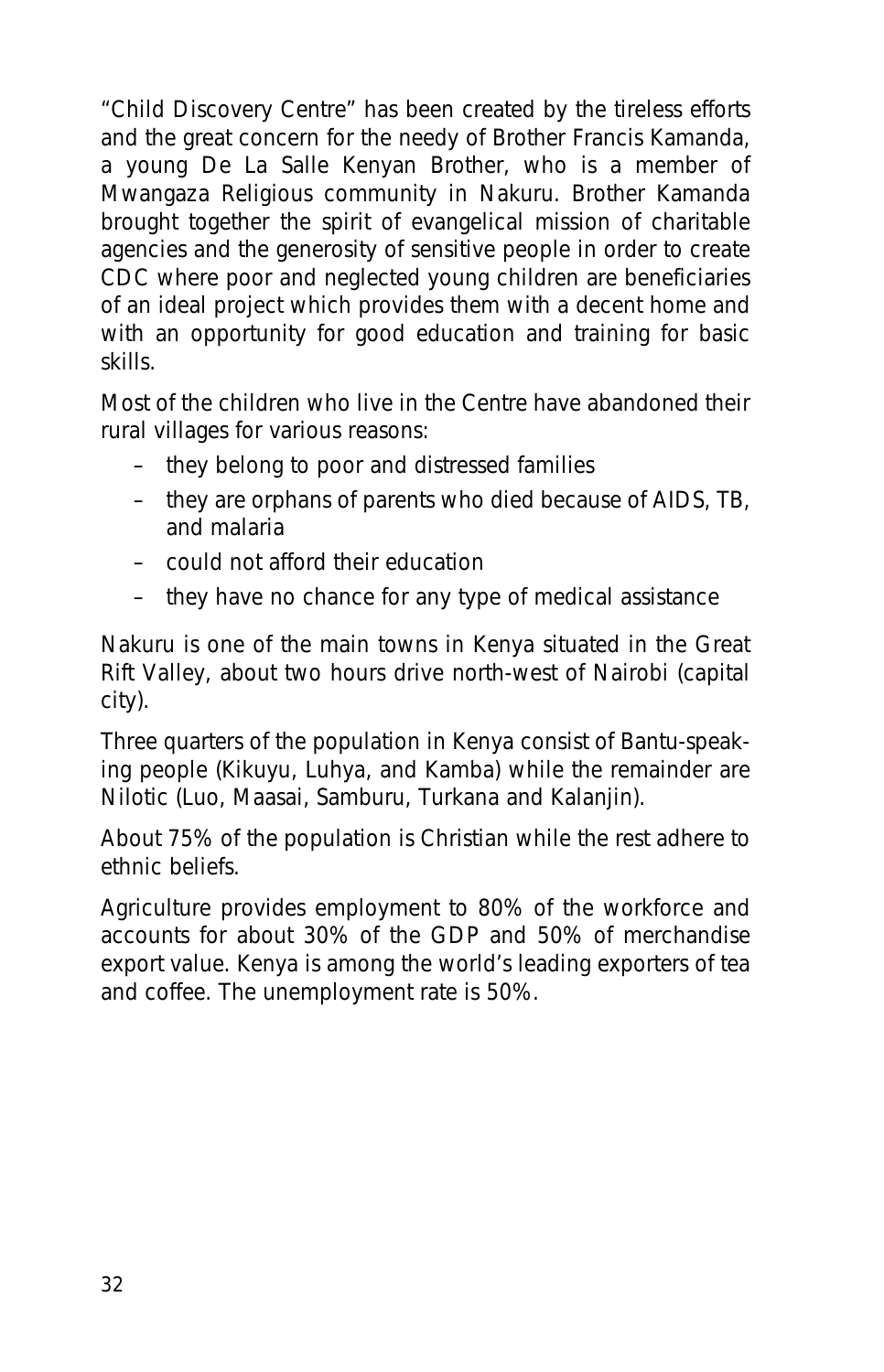## Report of the Secretary for the MEL

Brother Nicolas Capelle

- Description
- Prospectives
- Questionning

The General Chapter of 2000 requires the Brothers Visitors and their Councils

- to see to improving the Educational Service of the Poor (ESP)
- and for that purpose
	- to gauge the level of contribution of the works to the ESP
	- this evaluation is to issue in an action plan (drawn up in collaboration with the Lasallian Partners)
- This will be the object of deep thinking about the future in the course of a meeting of the Brothers visitors.

This is that report. It made maximum use of the contributions from 40 Districts which replied to 6 questions in the survey of the Secretary General as well as the much more detailed studies which certain Districts sent to the MEL Secretariat in the past year.

This report can be improved; it aims here simply to give an accurate, general overview of the major trends noted in the Institute at the present time. Quite obviously it has nothing prescriptive or evaluative in it. It is simply a photo.

## 1. An overwhelming trend: the ESP is a genuine preoccupation of the Institute and the Districts

a) The general thrust of our projects, our texts and explanations… has been asserting it in an insistent manner, over a certain length of time but notably since the 43<sup>rd</sup> Chapter. The targets have been especially:

– responses to populations in cultural difficulty (young people, adults)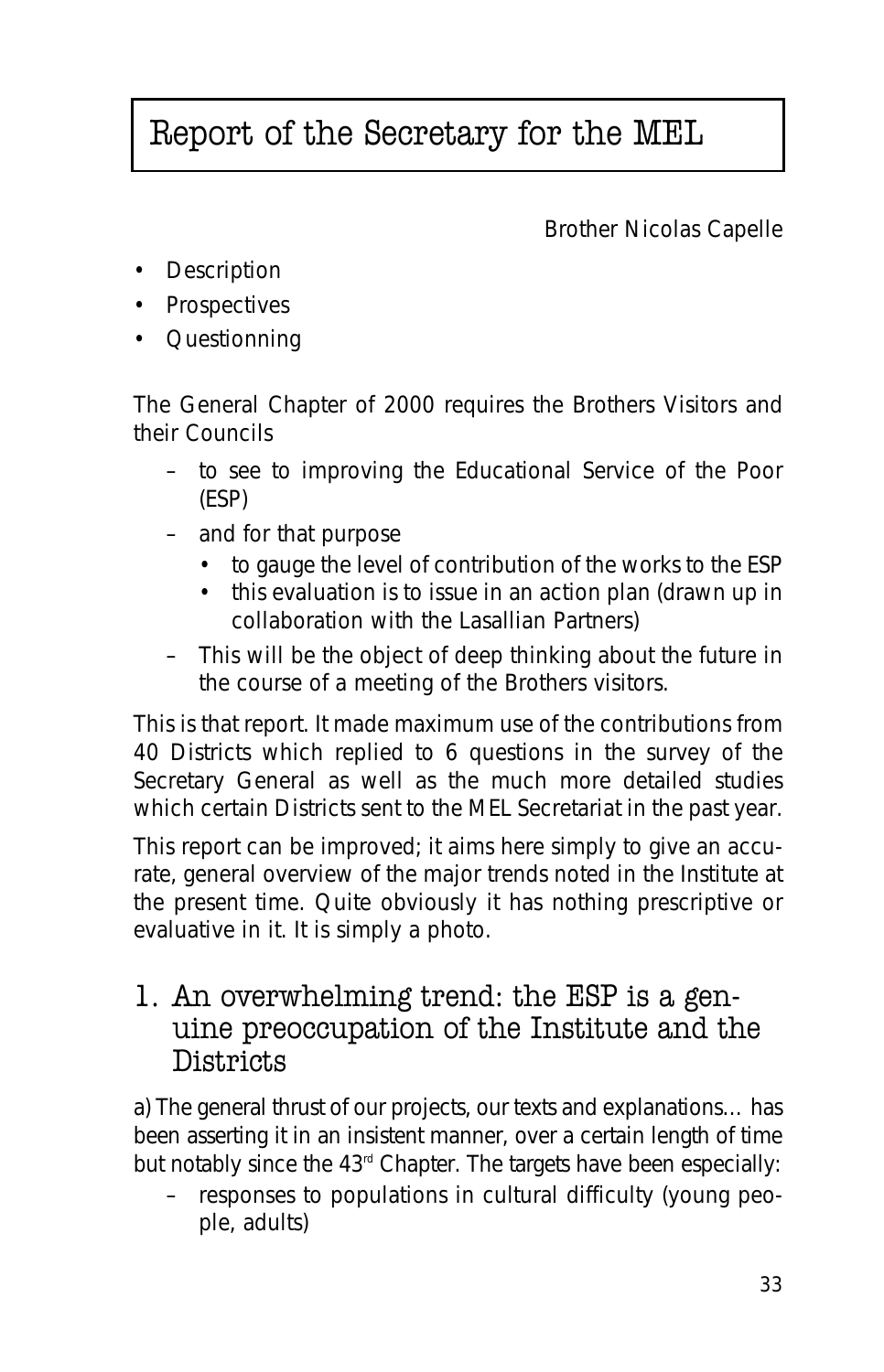- the rights of the Child
- the formation of Teachers

**b) But the thrust is strongly supported by concrete commitments:** and it is felt that the great majotiry of Districts have taken the orientations of the 43<sup>rd</sup> General Chapter seriously.

For the last four years concrete expression has been given to it, in particular, by:

- **1. The setting up of**
	- Schools: Argentina-Paraguay, the Districts of USA/Toronto, Central America, West Africa, South Mexico, North Mexico, the Antilles.
	- Social Centres: Philippines, VietNam, Australia, North Mexico, Porto Alegre,Madagascar.
	- Cafeterias: West Africa, Great Britian, USA
	- Cultural programmes to make up for deficiencies in the country (democracy, citizenship…): Central America, Colombia, Venezuela
	- Justice and Peace programmes: Districts of ARLEP, Philippines
	- Teaching methods: Bogota,Medellin, Central America, Porto Alegre, ARLEP (mediation, reading, educational quality…)
	- Paolo Freire pedagogical networks: Argentina, Porto Alegre

### **2. Putting concrete systems in place so that the ESP may become a visible Lasallian characteristic:**

- coordinating the ESP in all the works: North Mexico,
- a defender of the rights of the child in all works: Valencia, Andalusia, Central America,
- analysis of the economic situation of each family: Central America,
- a social assistance commission in all works: Sao Paolo,
- setting up social educators in all works: Madrid,
- systematic evaluation of Justice and Peace programmes in all works: Valladolid, Madrid,
- systematic surveys to guage the degree of respect for the rights of the child in all works: Philippines,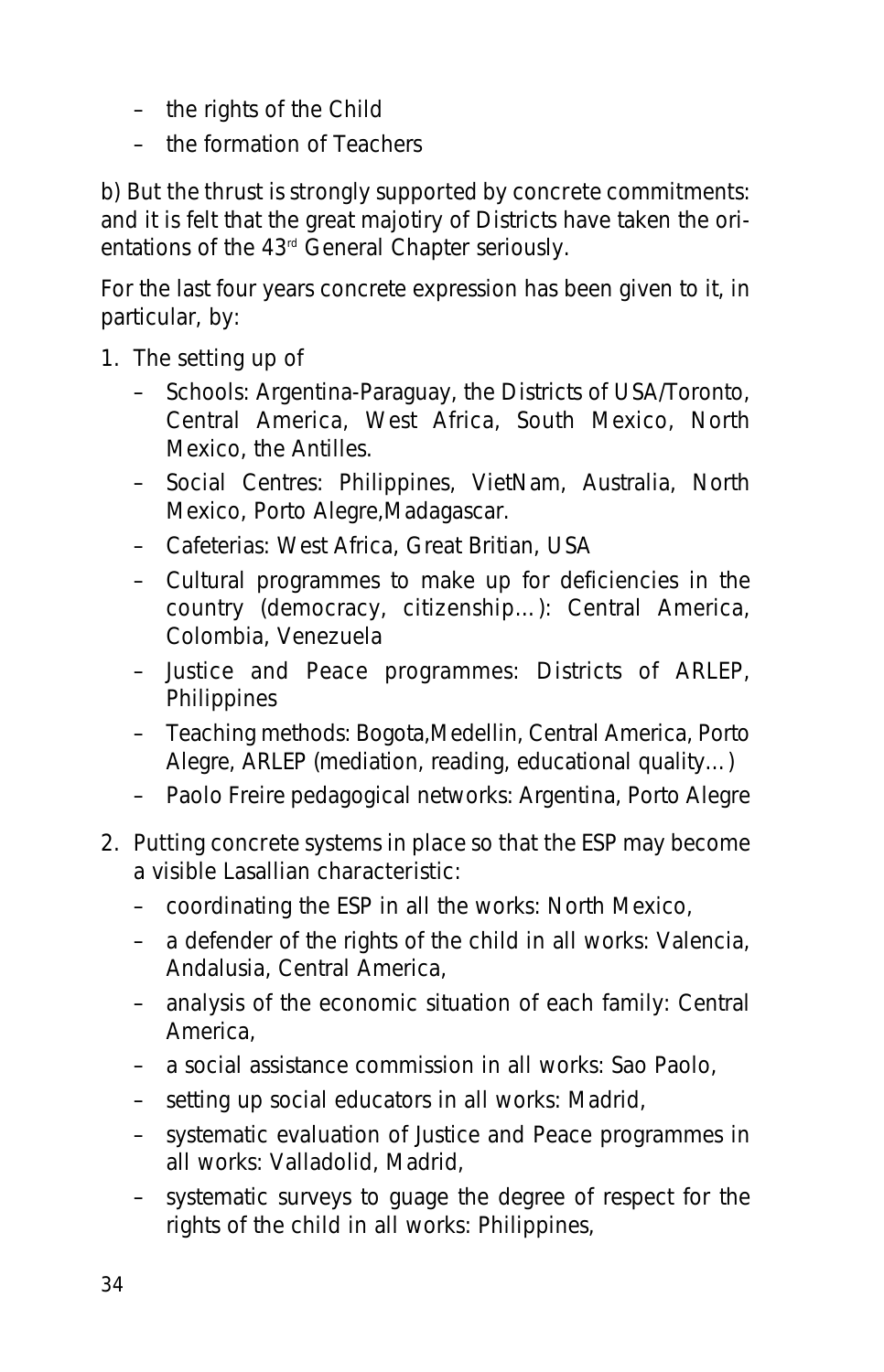- holding quite open forums on *educating the social conscience*: North and South Mexico, Midwest, LINE, ARLEP, Baltimore, Venezuela, USA, North Belgium,
- revitalisation of the evening school: North Mexico,
- formation of the members of the Management Councils: USA,
- the Lasallian Universities have embraced the preoccupation with the ESP (surveys, initiatives)
- solidarity with small colleges: Near East,
- expansion of technical teaching: Bolivia.
- **3. Formation sessions offered to young people, to parents and to some volunteers** within the framework of formation in citizenship, of encounters between different social groupings by means of a concrete commitment to meet with poverty-stricken groups: Australia, Central Spain, France-Semil, Argentina, West Africa, Hong Kong.
- **4. Increasing Lasallian voluntary service**: North Mexico, Ecuador, USA, the Philippines, France.
- **5. Specific surveys of our older works** to get to know in the interests of which families we are working. Examination of the fees: each District applying the criteria matching it: Spain (centres and communities), Bogota, France, LINE, Baltimore,San Francisco, Ireland,Lasallian Universities (IALU)
- **6. Systematic search for funds:**
	- creation of special funds: Malaysia, RELAL, Lasallian ONG
	- reorganisation of the bonds between new works and older works
	- increasing study bursaries in old establishments and in the universities: IALU, USA, North and South Mexico, Japan
	- expanding contracts with the State: Venezuela, Bogota, Medellin,
- **7. Reappraisal of our traditional practices:**
	- must we always be the owners and have our own schools (with all the usual constraints) OR must we not collaborate more with other orgsanisations (State, dioceses, congrega-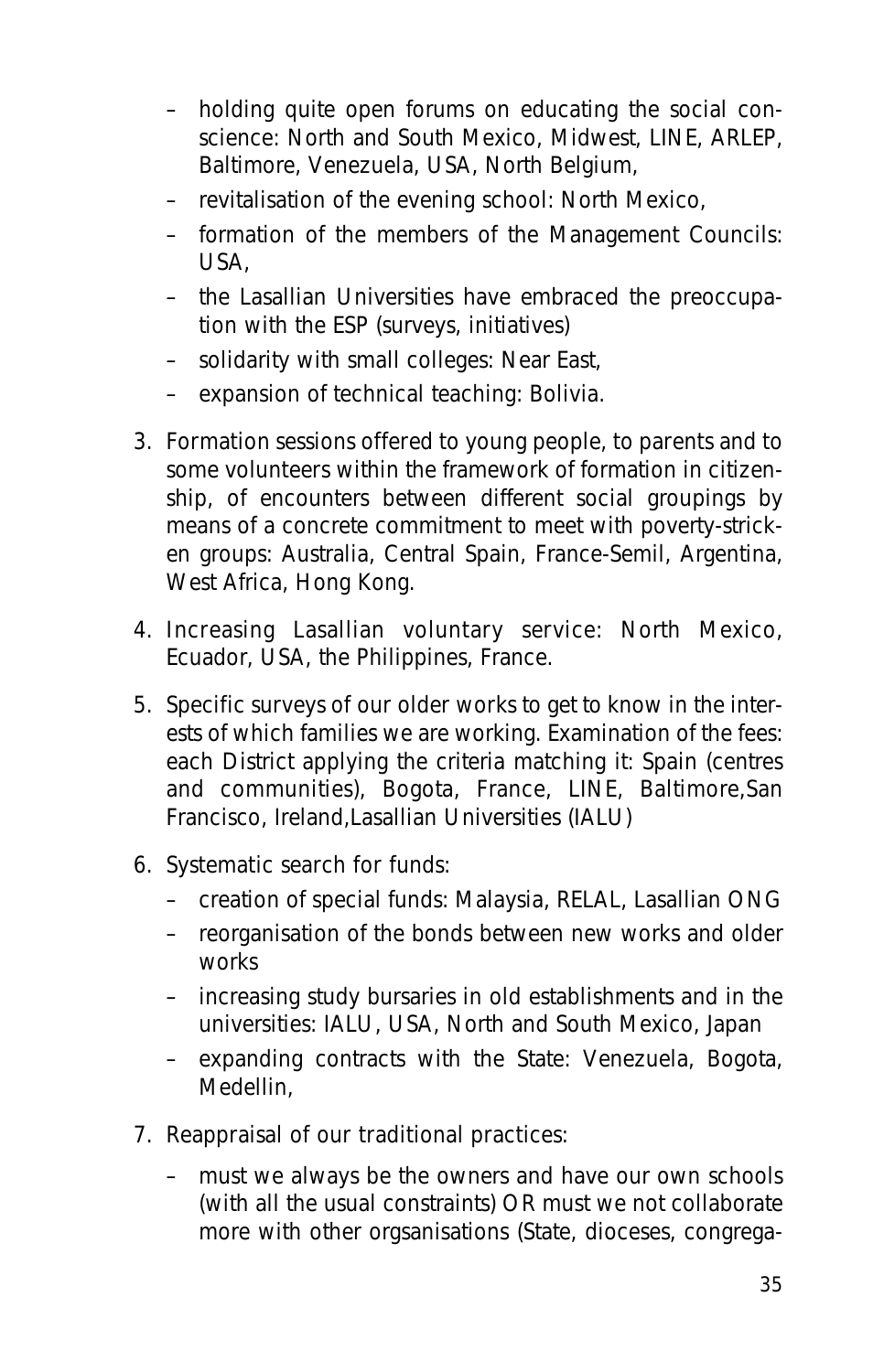tions…) and make available what is particular to us (formation of teachers and educational and pastoral teaching methods)?

Therefore: increased collaboration with the State, the dioceses: Venezuela, Bogota, Medellin, USA. That sometimes allows us to go to where the poor are and with competence.

## **8. Commitment to 'the dignity of the teaching profession'.**

This is a serious concern: teaching is not valued in many countries and the salaries are pathetic. Our training courses want to make a contribution in this area (Bogota, Togo, Central America, Peru, Argentina, Kenya, North Mexico, Ecuador.). But we do not know how to come to grips with this problem at a meaningful level (governments, unions, political powers).

- **9. Creation of educational networks** which project a dynamic and trans-District image; they also enable teachers to become identified with an ESP type of pedagogy: San Miguel in the USA, San Miguel in Panama, AVEC in Venezuela, Freire Pedagogy (Argentina, Porto Alegre) Telephone counselling (Australia), LPEP (USA), Heuther (USA), Bolivia (at the planning stage).
- 10.Priority **financial investments** for ESP works and real estate developments and improvements.

## 2. The main preoccupation

### **How to assure the continuity of new works for the poor?**

- in terms of finance (time-honoured works also have their problems)
- in terms of personnel

**With whom do we combine** (State, dioceses, Companies, Congregations) to work according to our skills (pedagogical, educational and pastoral) and not be totally lost in management?

## **Difficulties**

- *On the part of the Brothers:*
	- ordinary resistance as long as certain Brothers have not had an immersion experience amongst the poor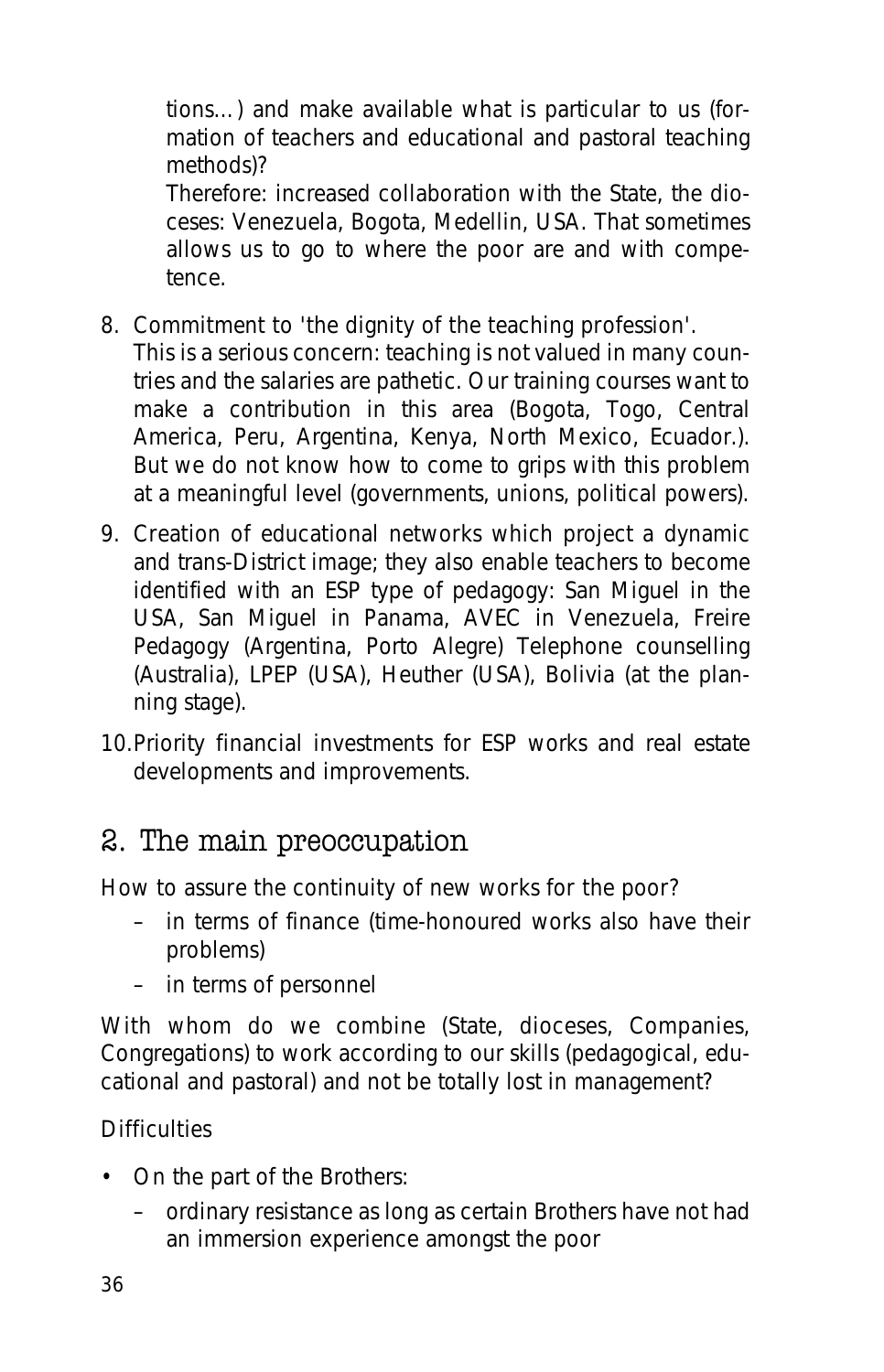- some Brothers are committed as individuals: Canada, North and South Belgium
- difficulties in evaluating works according to the economic criterion
- difficulty in knowing whether the new works are the fruit of personal initiative or of a community approach
- in terms of the community the Brothers live in the style of those around them
- **Let us note**: Young Brothers commit themselves more easily and certain Districts have set up their houses of formation near areas of poverty and the Brothers work there enthusiastically;
- *On the part of Lay people:*
	- Lasallian training has brought Lay people to grasp what the ESP is
	- they are sensitive to it and sometimes are strongly committed: USA
	- they also expect the Brothers to be clearly committed
	- in many countries their economic situation is precarious
	- in certain countries the prevailing mindset is resistant: Japan, Hong Kong, Ireland

## 3. Questionings arising from the MEL Secretatiat

- 1. We must create new systems for seeking finance
- 2. Regarding our pedagogies, our books, our programmes and our training…: do they develop an education which is critical, shows solidarity, is responsible and favours real social change in favour of the economically, culturally and spiritually excluded?
- 3. What are our criteria for cooperation with the State?
	- can we reach the poor?
	- can we develop our unique characteristics and, in particular, in the formation of teachers?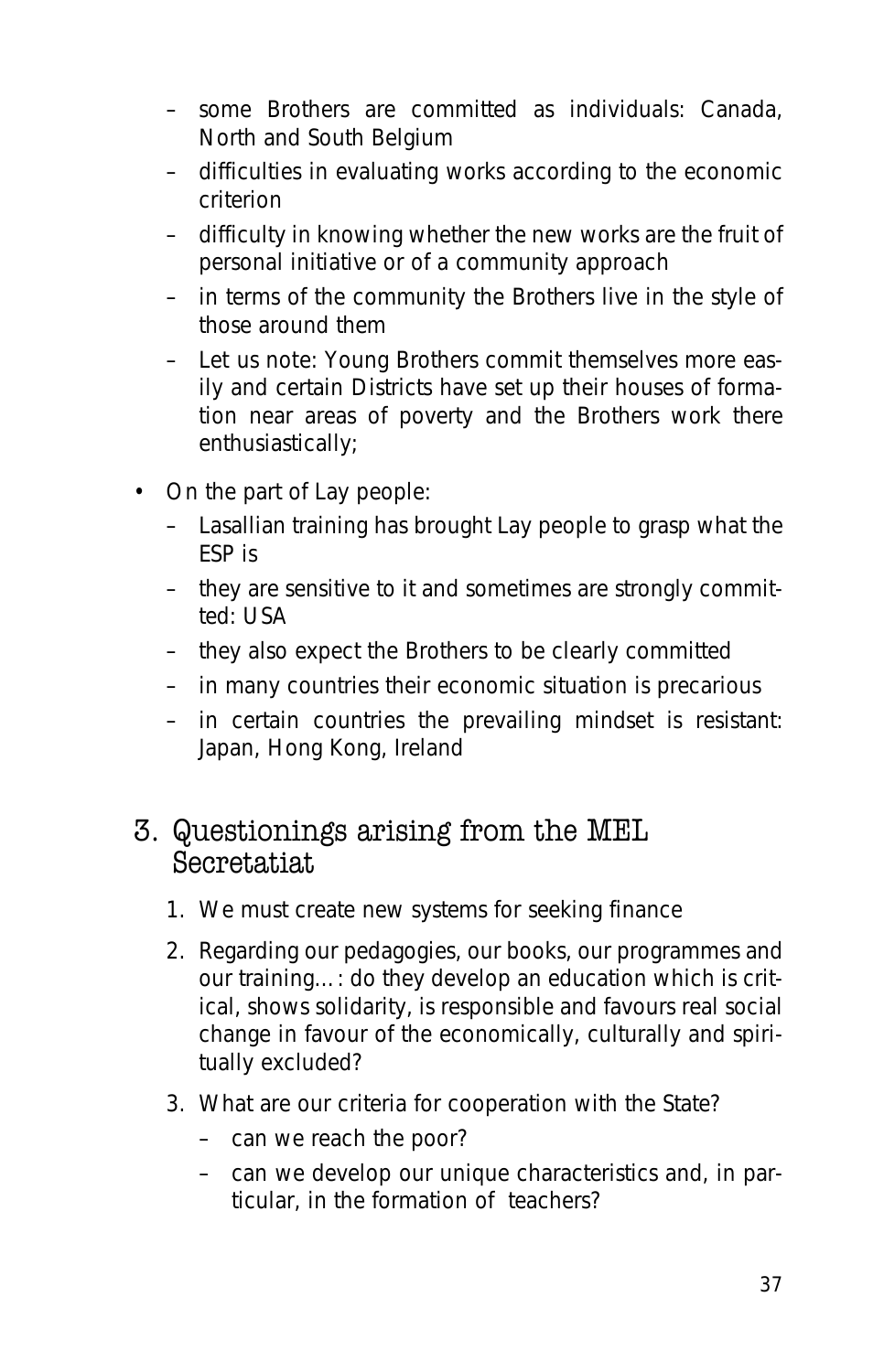- have we enough freedom to step in and be creative rapidly and flexibly?
- 4. Do we make sufficient appeal to those Lay people who desire to commit themselves and set up simple systems?
- 5. Has not the moment arrived to federate our Lasallian Volunteers, for example, by continents?
- 6. Would we not be interested in projecting 'recognisable, visible identities' in the form of flexible networks, in the service of the Young or adults in difficulty? Who identifies us immediately in the wider world?
- 7. Example: the San Miguel Schools in the USA, Mobile Antennas for Gypsies in France, AVEC schools in Venezuela as well as the Flasa system. Others could be imagined starting from what already exists; often what is missing is a simple system of exchange of ideas and coordination.

I pinpoint some possibilities: in Africa the Centres for street children, in Europe (Schools, neighbourhood Centres).

## 4. The Educational Service of the Poor (ESP) and the Role of the Br.Visitor and his Council

As we know, it is the entire Institute which is vowed to the ESP: and that in virtue of the Vow of Association which the Brothers make with each other.

The Lay Lasallians who join us on this road, participate in their own way in this ESP.

But if the Institute is vowed to this work, not all have the same function; and I believe that the Visitor and his Council (for the time given to them) are: the Guarantors and the Managers of the ESP.

If you will allow me, I would like to limit my words to what we have heard during the Inter-Capitular meeting. I will also not talk about the need for the Br.Visitor and his Council,

– to encourage and accompany the Brothers and men and women 'on the front lines'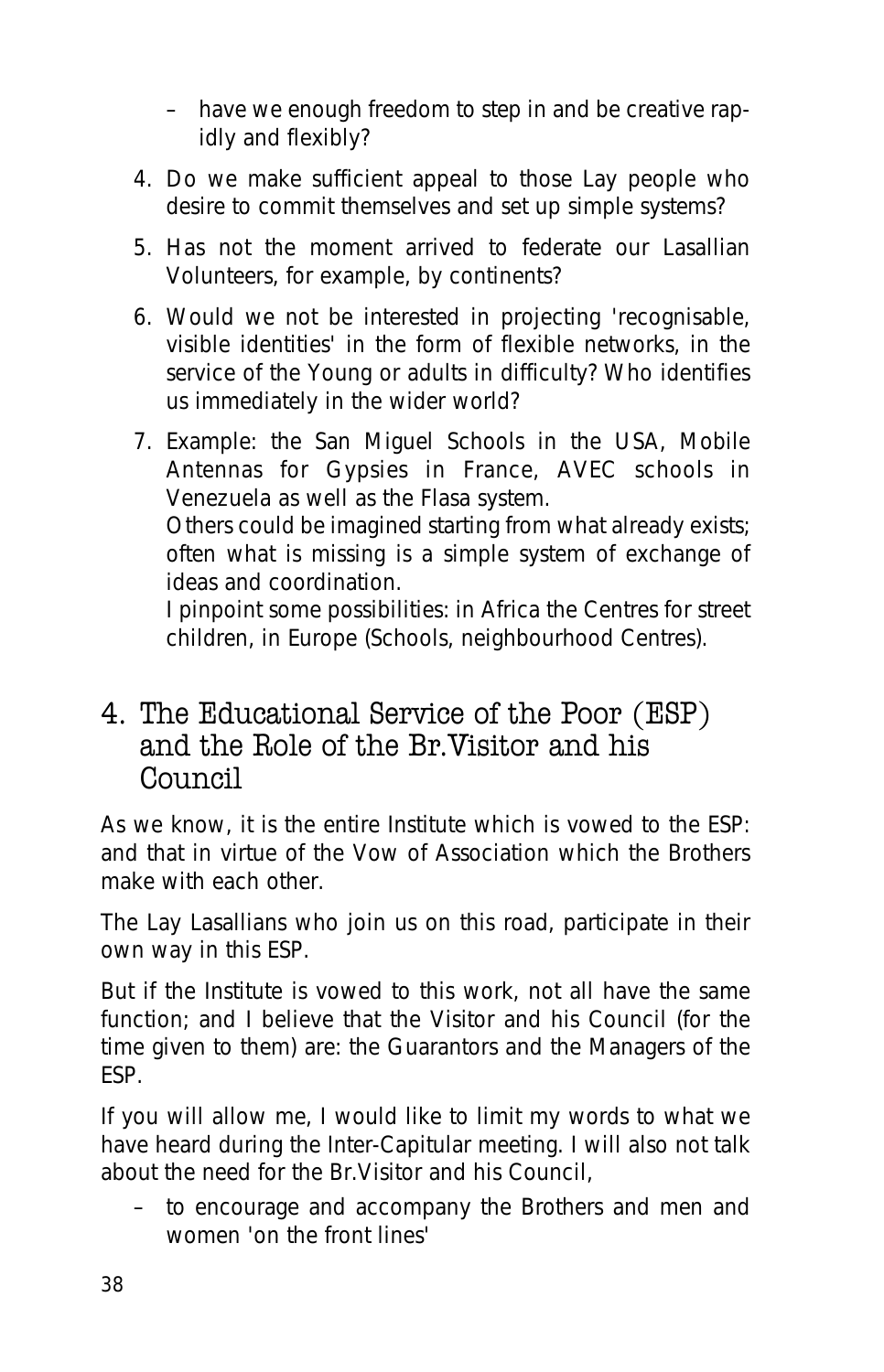- to promote formation for the ESP
- to put in place a system to assure long-term financing

#### **Instead, I want to stress 2 characteristics which seem to me to define this role of Guarantors and Managers:** Evaluating and Founding

#### **a) Evaluating and Founding the new need**

- to take the time to put down roots in an area, to become informed, not to arrive with a ready-made project
- to listen

I emphasise the above for two reasons:

- we are active people, we have practices which work, we have a lot of experience…DANGER: of knowing instead of the people, of not allowing any say to the poor people we are joining, the danger of applying known recipes or of repeating a method of working which no longer corresponds either to the expectation of those we are helping or to the educational and pastoral approach which was formerly valid.
- we are in an epoch in which the Churches are turning back in on themselves: the movement begun 50 years ago in the Church to go to the poor where they are, by penetrating into the terrain….this movement is giving place to another need: to find more marked certitudes, rhythms, rites and belonging; we see it among the younger ones (priests, Brothers, new religious movements, new Church communities).

To evaluate and found takes time. The Br.Visitor and his Council ought to keep an eye on it.

#### **b) Evaluating and Founding the old and present-day responses**

Whether it is a question of formal or non-formal works in the ESP.

It is an obligation of justice not only for those we desire to serve but also for those who devote themselves to this service: all need the guarantor authority to play its normal role. I notice that the Visitors are respectful when they visit works which are a bit special… they do so with respect but also sometimes with a fear of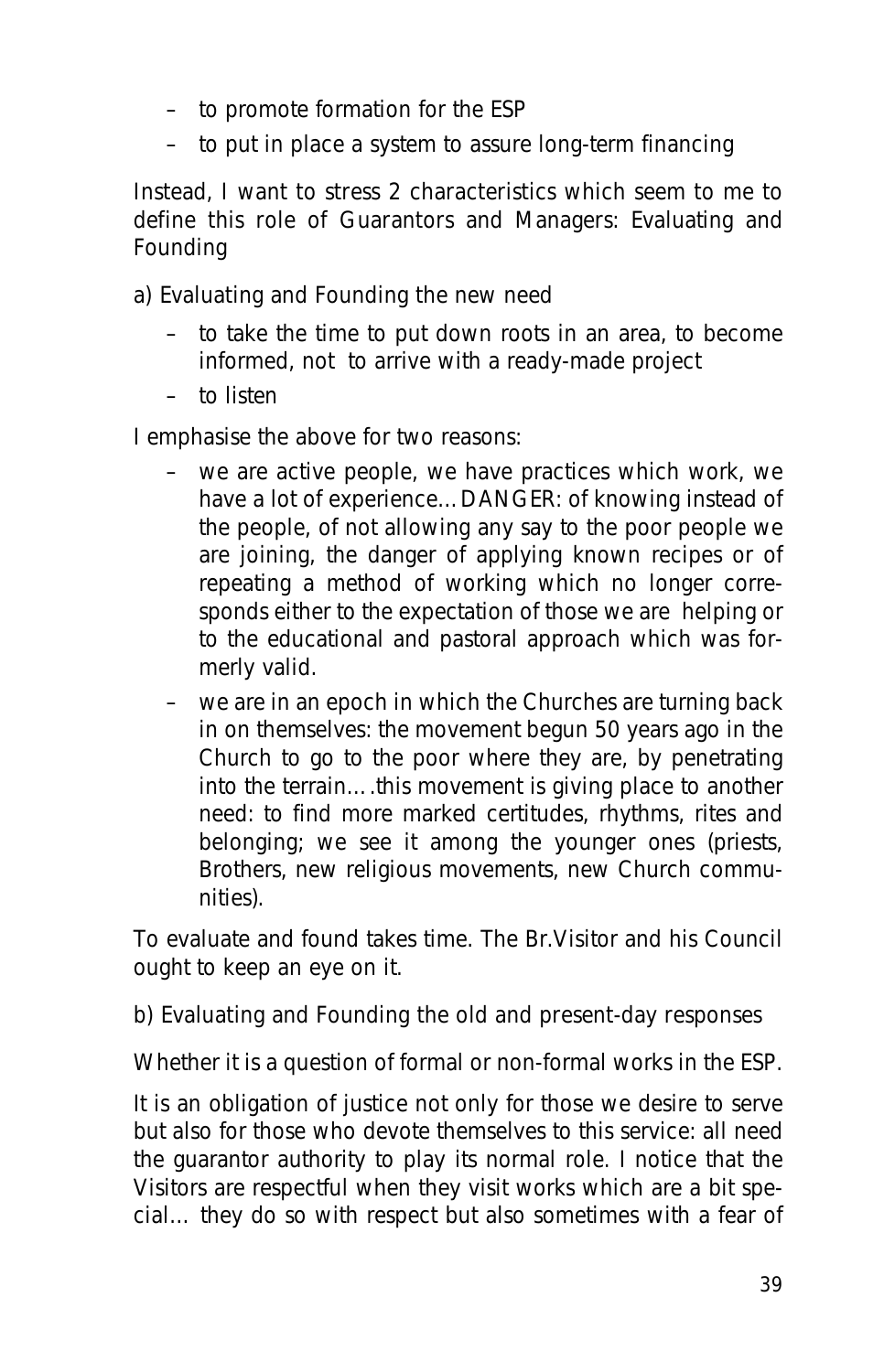not understanding everything; and they might be stopping themselves from posing some salutary questions. Those who receive you expect your salutary questioning even if it is out of phase and surprising.

It is for this reason that I spoke of having at District level a Permanent Observer for the ESP.

For example within the framework of Educative Pastoral Ministry (MEL)

His role could be:

- to keep an up-to-date set of national data on children, poverty, the evolution of social levels, social tendencies (in many countries there are studies on these questions)
- to make known to the works the criteria which we value for the ESP
- to measure our commitments in terms of these criteria, every three years for example

This Observer would allow us:

- to draw up informed and comparative assessments
- to make a competent and valid contribution which we could offer to university institutions (such as our own universities) for the development of a scientific knowledge of education.

I'm thinking there of the contribution made by the Australian phone line which has a methodology for the observation of young people in distress (one and a half million calls a year) and which collaborates with researchers to extract from the practice a renewed sociological knowledge of the young and their presentday ways of expressing themselves.

As a result those running the telephone line developed observation protocols which could be used. Furthermore they developed a new way of listening to the young ('a theorising') from which they developed formation courses for listening to children (Cf. MEL booklet No 5).

In these domains of the creation of new scientific knowledge in the field of education we should become aware (and the Visitors in the first place) of our responsibility: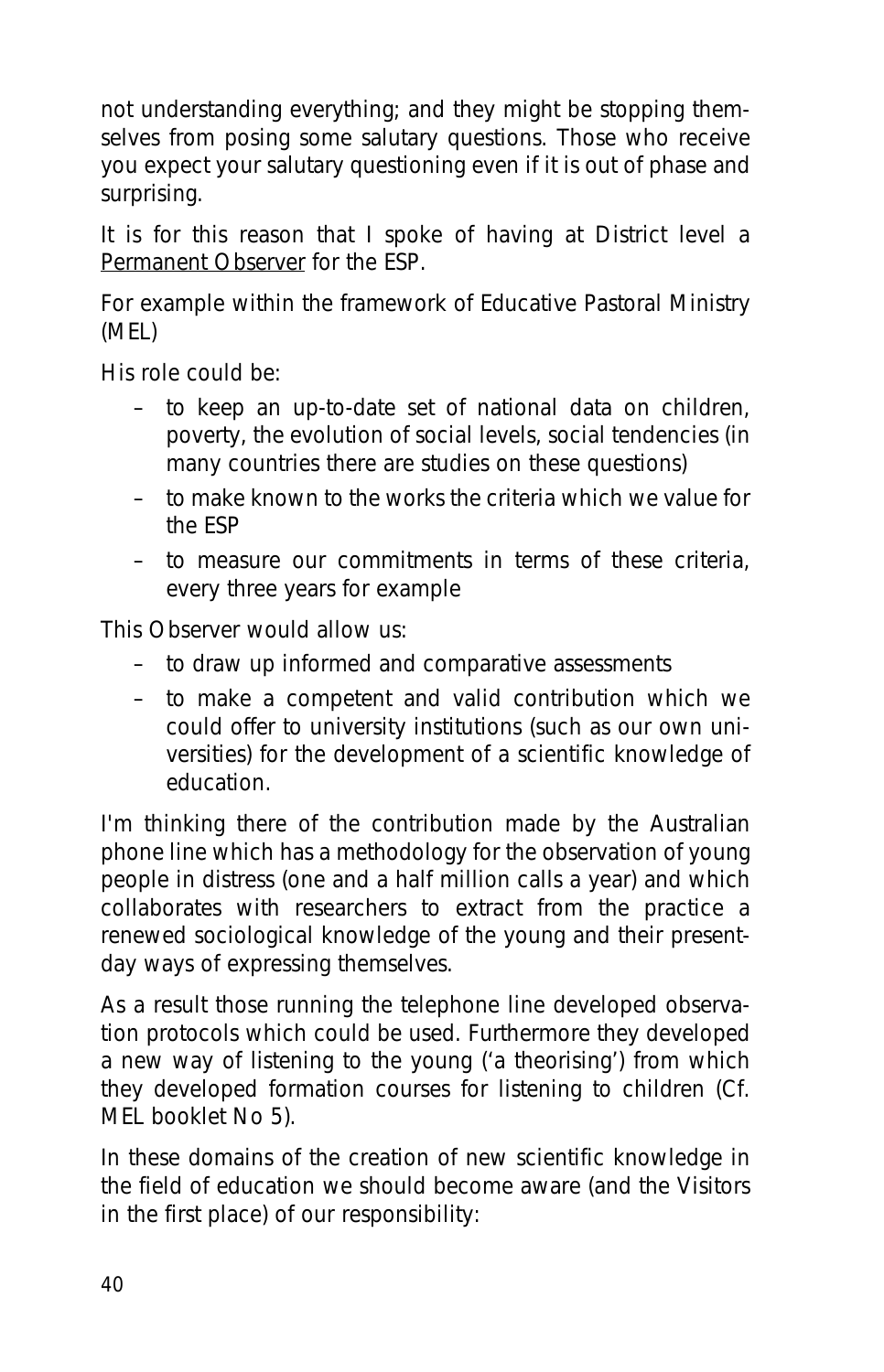We are a compact and coherent social body with:

- a founder and textual sources
- a relatively long history
- a global vision of education activity in its human, Christian, and spiritual dimensions
- a special conception of the teacher, both minister of God and professional
- a verifiable anthropology by means of recognisable practices

In an educational world

- where thought is specialised, atomised, broken up
- where practices are disjointed, piled up, accumulated according to social, economic, corporate dictates…

we need to make our approach known and open ourselves to scientific research in order to make our contribution to the development of scientific knowledge in the domains of education, pedagogy, evangelisation by culture.

**c) This will allow us to better evaluate and found our action by having** more long-term views by bringing out the theoretical presuppositions of our action in order to lay the foundations of our questioning.

For example:

- what is the relevance of the educational and pastoral approaches which we are developing with and for the poor?
- what will be the long term effects of the fill-in educational role which we are allowed nowadays in some countries? How can we increase the State's awareness of its educational responsibilities?
- what can we learn form social movements about the aspirations of populations and new ways of participation and of solidarity? Could these new ways inspire our pedagogy and in which conditions?

### **The Br. Visitor and his Council have the role of LOOKOUT.**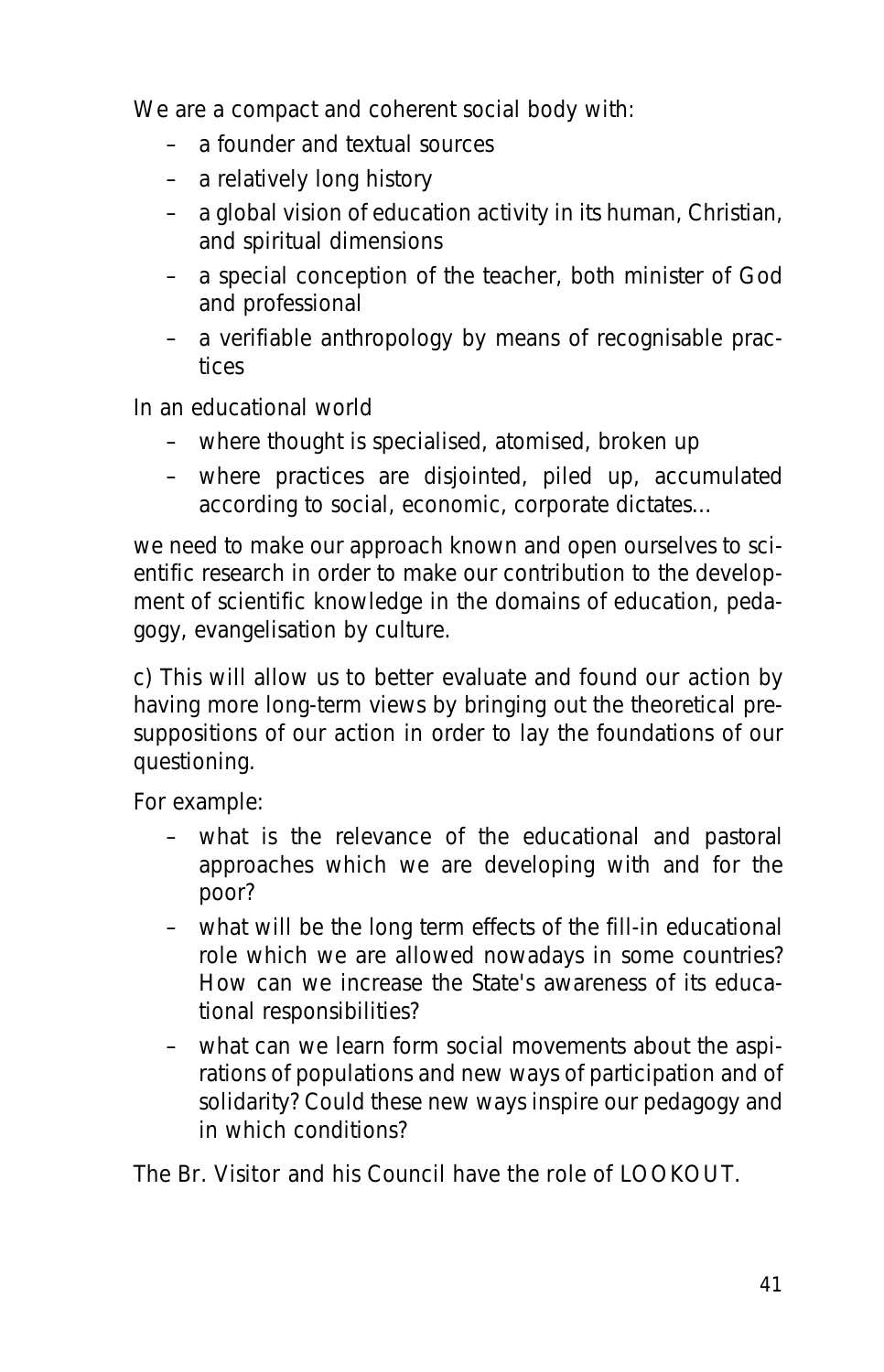They run the day-to-day activities but they should also from time to time climb up on the bridge of the ship to see what's coming and pick out the currents.

## **To end I would like to make 3 suggestions:**

- 1. we need to think of the ESP in flexible terms. Why?
	- because it is not certain that in the future we will have the personnel and finances to support large works as in the past
	- in order to set up a variety of practices which arise from our surroundings (Schools for gypsies, San Miguel...)
	- for self-formation through the exchange of good practices
	- in order not to exhaust our educators and to allow them to move around
	- so that the system can recognise us as a community in the ESP
	- donors prefer working with systems which have their own characteristics
- 2. We must take care to talk in an inclusive way about the ESP.

I believe that the Institute is by its very origins an Institute which is necessarily under pressure; and it is at that moment that is most alive. I will explain:

- JBS created the Institute to respond to the educational and Christian needs of the children of artisans and the poor. It was the first stage, one that he wanted.
- But this foundation, which quickly became efficient and credible, opened itself to the needs of young people from better-off families.
- Our history bears witness to this permanent reflection which is part of our make-up and the endless process to which we are committed: starting out from the poor, becoming open to others, building societies in which each one can find his place, then: starting out again from the poor…

3. We need to leave our Districts from time to time to visit other achievements and if need be to live for a few days in a very different reality. This is what helps in evaluating in order to found.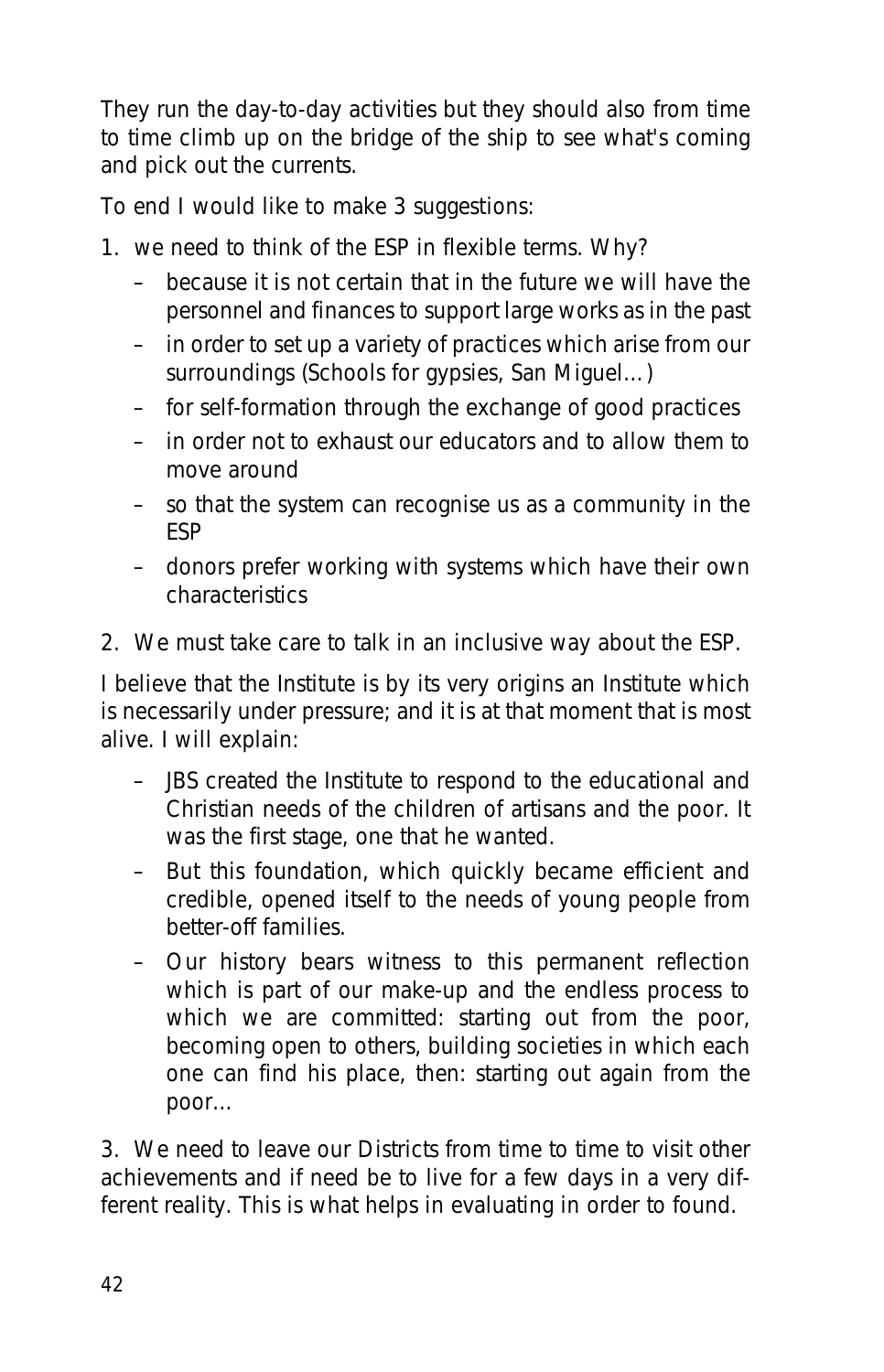## Conclusions: 3 perspectives

## **Br. Jean-Baptiste Seguin: Auxiliary Visitor from France**

"It's truly unbelievable all that is going on everywhere in the world and about which I knew nothing". I share this reflection, heard in passing [or in part ?], from a confrere. The last General Chapter gave a strong impetus to have educational service to the poor become or become again our priority everywhere in the Institute.

New needs have called forth new responses on the educational, pedagogical, cultural, and religious level. I have been struck by the importance given in several projects to the education of girls and to the role of women. Similarly, immigrant populations have given rise to novel responses to their needs, without ideology but with realism.

Consistency between word and deed seems to me still a challenge to be taken up at the level of the Brothers' community (*our* life style) and of the educational community (consistency between educational projects and reality). A way of living it is perhaps in the permanent self-education of the Brothers and of their lay colleagues.

The essential role of economic factors, of financial support seems to be a major challenge that must be addressed. That *challenge* affects solidarity on the level of Districts in the Institute, as well as social justice and the gratuity that characterizes us.

Care to link human and Christian education seems clearly to be a reality that we must pursue in the projects undertaken without giving priority to either one, but responding to the new needs that appear in different milieux in view of announcing the Gospel.

The role of those in charge [administrators] is essential to support and launch projects.

### **Br. Frank Byrn: Visitor of the District of New York**

1. The theme of the 43rd Chapter "Associated for the educational service of the poor as the Lasallian response to the challenges of the 21<sup>st</sup> Century". I heard this theme being put into action.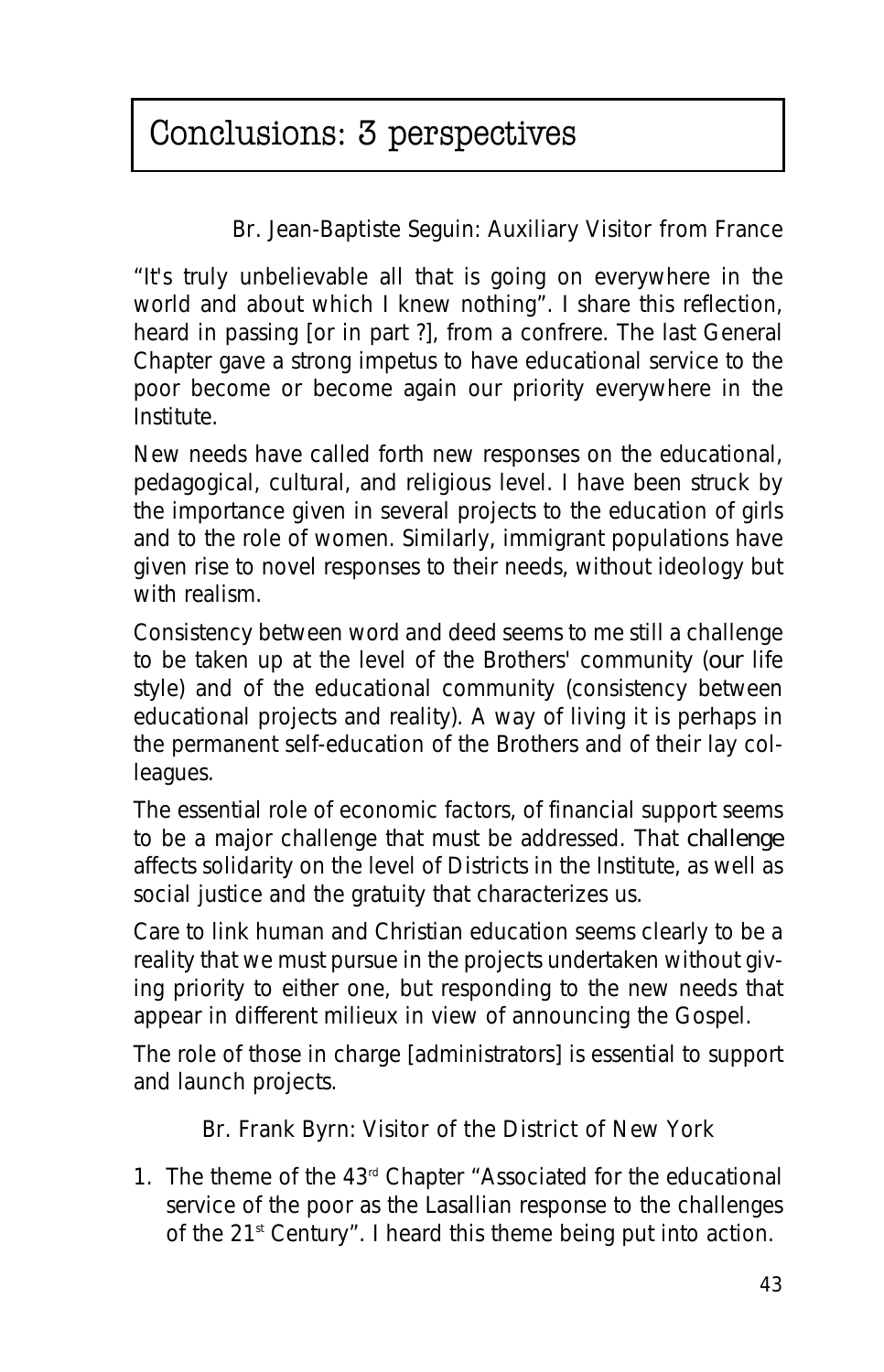– Our Rule tells us that "in their desire to make it possible for poor people to live with dignity and to be open to the Good News of Jesus Christ, the Brothers show genuine creativity in responding to new needs".

We saw how this is lived out.

- 2. I sensed a pattern in the reports we heard today:
	- a) There was a perceived need.
	- b) There was a study of their need.
	- c) There was a response to this need by a program, a new ministry, a network and a curriculum.
- 3. These responses involved our partners, volunteers, alumni, other religious, and Brothers both old and young.
- 4. These works have provided a benefit for the people who were being served, but those working in these ministries were energized.

The initiatives with the poor have also had a positive impact on our communities. Some of the positive effects mentioned were:

- Vitality and enthusiasm.
- Renewal of spiritual life.
- Fostering of vocations in some cases.

It was also mentioned these new works do involve sacrifice on the part of the Brothers and our Associates.

- 5. I am encouraged by the presentations: the Institute has taken to heart the Directives of the 43<sup>rd</sup> Chapter and its emphasis on re-turning to our works with the poor.
- 6. There are challenges:
	- Finances.
	- Finding new works.
	- Aging Brothers; smaller number of Brothers.
	- Encouraging Brothers, old and young, into to get direct service with the poor.
	- Balancing our traditional works and new initiatives.
- 7. The enthusiasm we saw from each Region leads me to believe we will meet these challenges and that our desires the reach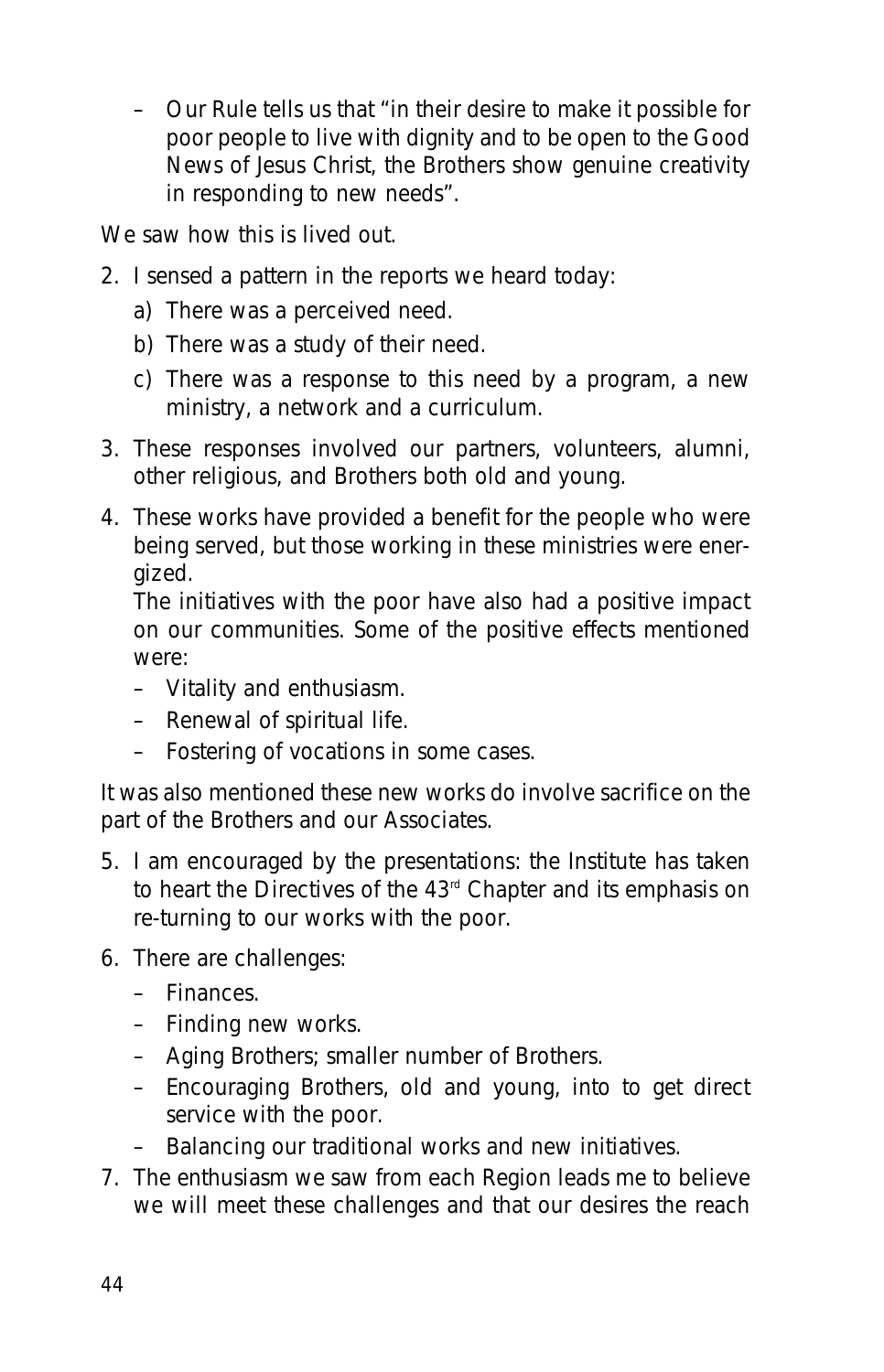out even more to the poor. Is what God wants of us. I am confident he will bless our effort.

## **Br. Jesús Miguel Zamora: Visitor of the District of Valladolid**

In the midst of our frailness, because of aging, tiredness, routine or disappointment, our movement towards the poor permits us to enjoy those "sparks" of creativity that light up a promising future which we have heard about.

Our history is not, nor can it be a fate that looks down upon those who profit least from globalization, but it must be one of brief and small examples of hope in a world which is more and more in need of fraternity, of meaning, of God.

What we have shared reflects the efforts of many Lasallians (Brothers and lay) to make credible faith in humankind, to make possible God's desire "that all live", to sow the seed of hope and creativity in the different areas of the Institute, always in favor of those who need us and not to look for, as our priority above all else, the success of our institutions.

I was very much struck by the following:

### **a. In Central America:**

That the option for education is a life option (human rights, respect for teachers and teacher-training), where to educate means to have effective, long-term, and serious projects from their very conception and which include all teachers (another example would be that of PERLA).

### **b. In Medellin:**

I learned that to be citizens and to form citizens generates life alternatives which make Brothers feel committed to the world today, since to be a Christian and to be a citizen is the goal of Lasallian pedagogy that reaches out to all.

### **c. In the San Miguel Schools:**

I would stress that, to be committed to the poor increases creativity and the updating of teaching methods, and brings changes in community living, educational work, faith rooted in culture, and even in finances.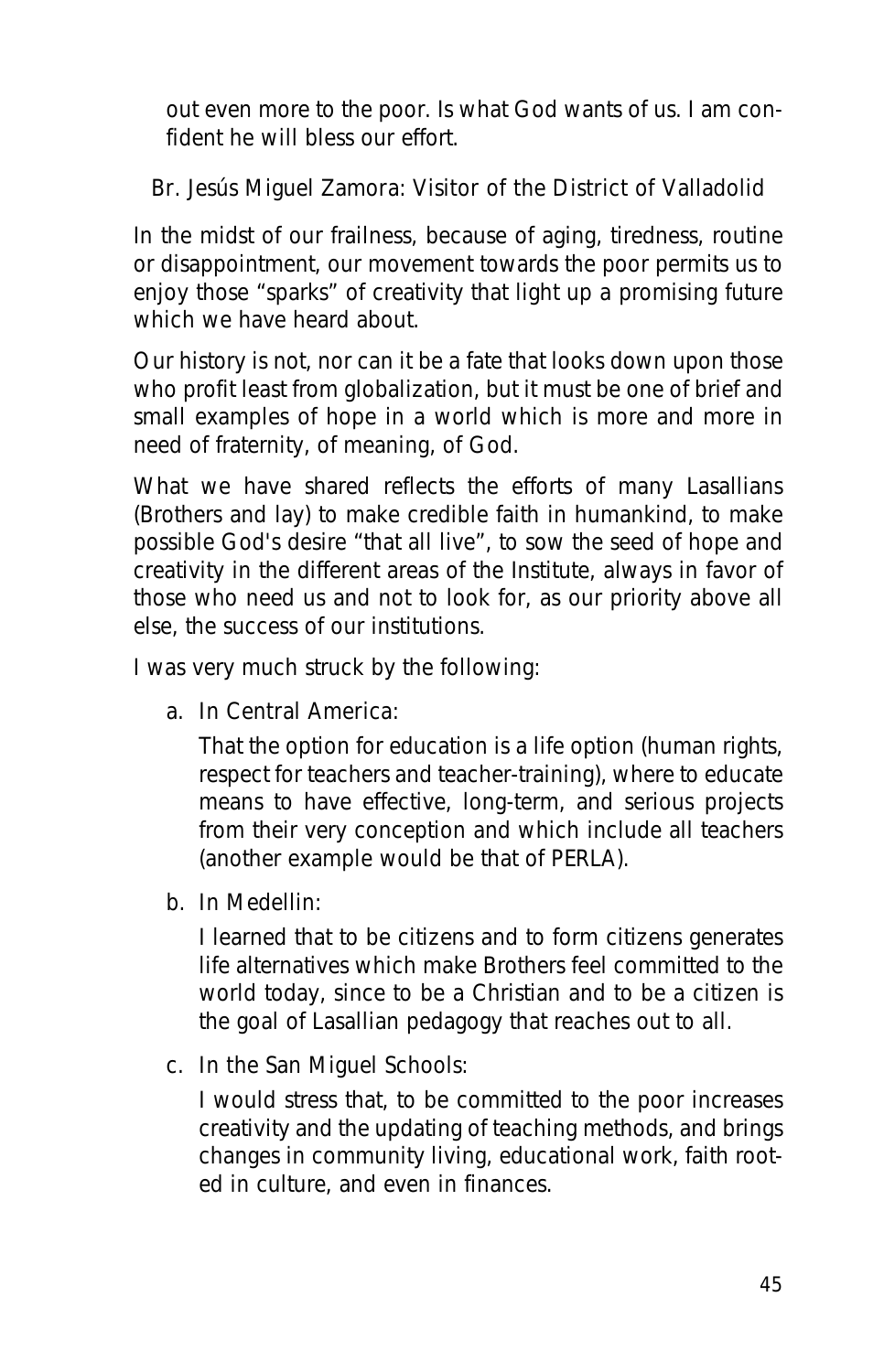## **d. In the Lasallian Center in Colombo:**

I was struck by the fact that to return to the Founder and to teaching is to bring back dignity to children, young people, and adults, that to foster culture is to see that persons can live and find meaning and social usefulness in their work. Also, that this does not require large investments, but open dialogue, the acceptance of diverse religions, and mutual cooperation.

## **e. In the Association of School in Upper Egypt:**

I would underscore the fact that, opening one's heart to the work of a co-worker, and working with others, makes us take another look at the origins of the Institute, without forgetting other areas connected to education: the promotion of women, medical attention, human development, interreligious and inter-congregational dialogue.

For their part, the various Regions of the Institute are starting initiatives that are varied and full of life, where the principal role is open to Brothers of all ages, to lay colleagues, to young people in formal schools and in non-formal establishments, where schools work jointly. These are trends that are lighting the way and they are full of life!

And still we continue feeling fragile, Brothers young and old, because we are tempted to greatness, we are dominated by selfsufficiency, by a long history of educational successes which may make us forget about tremendous needs. Sometimes we are weighed down by our heavy institutions which are resistant to change...

Therefore, in the midst of our certainty and our weakness, there continues being reflected great variety within a plural Institute, sensitive to the pressing needs of the young.

The Institute is alive, but it is in need of continual conversion. It needs to be an Institute of today, but it cannot turn a deaf ear to the needs of tomorrow. It needs to be an Institute where God continues to be present in the midst of its achievements, never forgetting that everything depends upon God, so as not to drown in its own successes.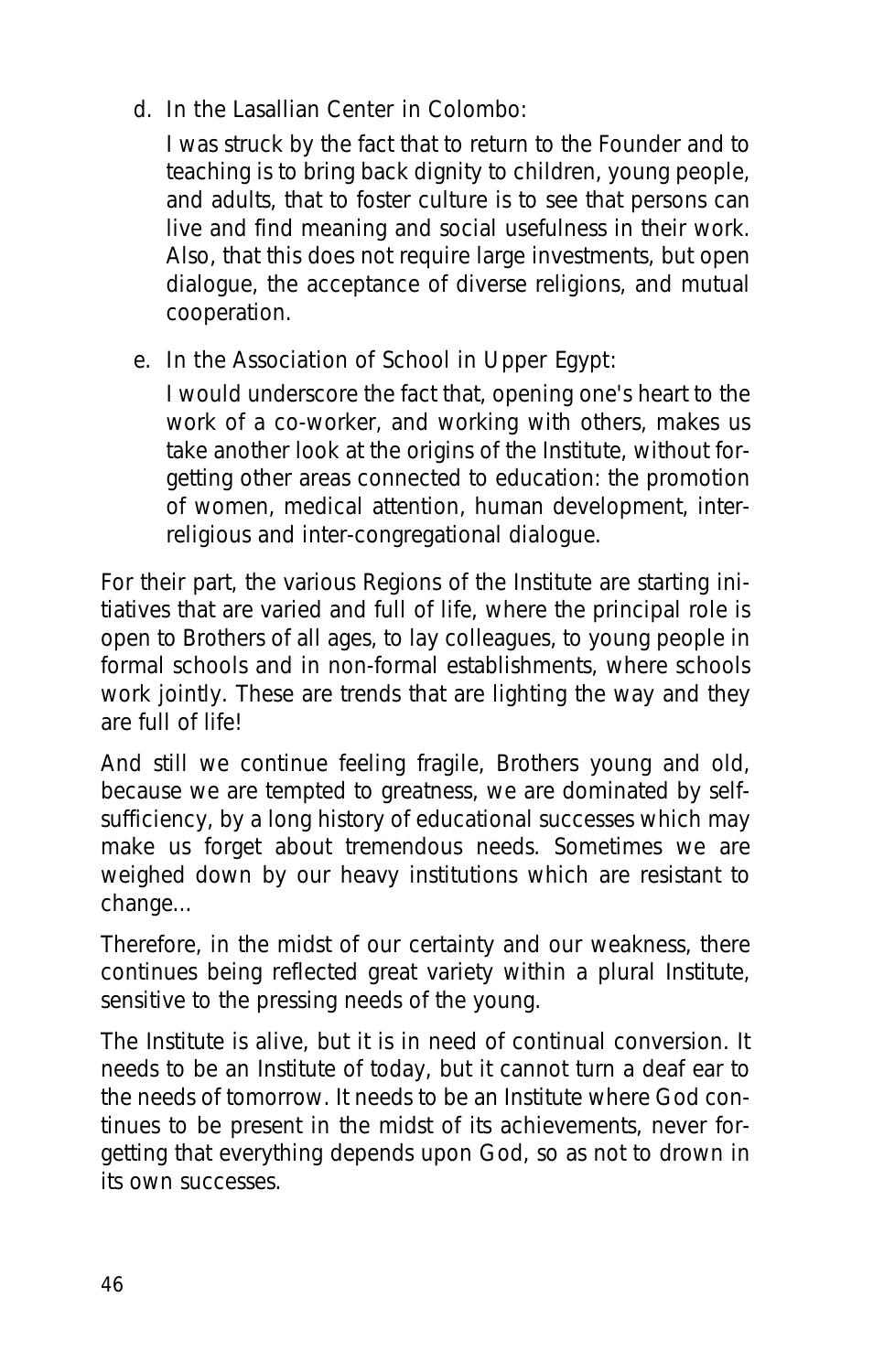We have an Institute that continues to search for effective channels, in the knowledge that everything has not been accomplished. May we as Brothers and may our communities continue being a small piece of yeast. And may we not forget the strong need for many women educators, Brothers old and young, to play a major part and to take advantage of the enormous wealth of knowledge on the part of associates and partners.

It may not be our destiny to harvest all the fruit, but it is up to us to sow the seed. Education is the most beautiful adventure, more so when it is done in the service of those who have little. It is an adventure that is worth a lifetime consecration.